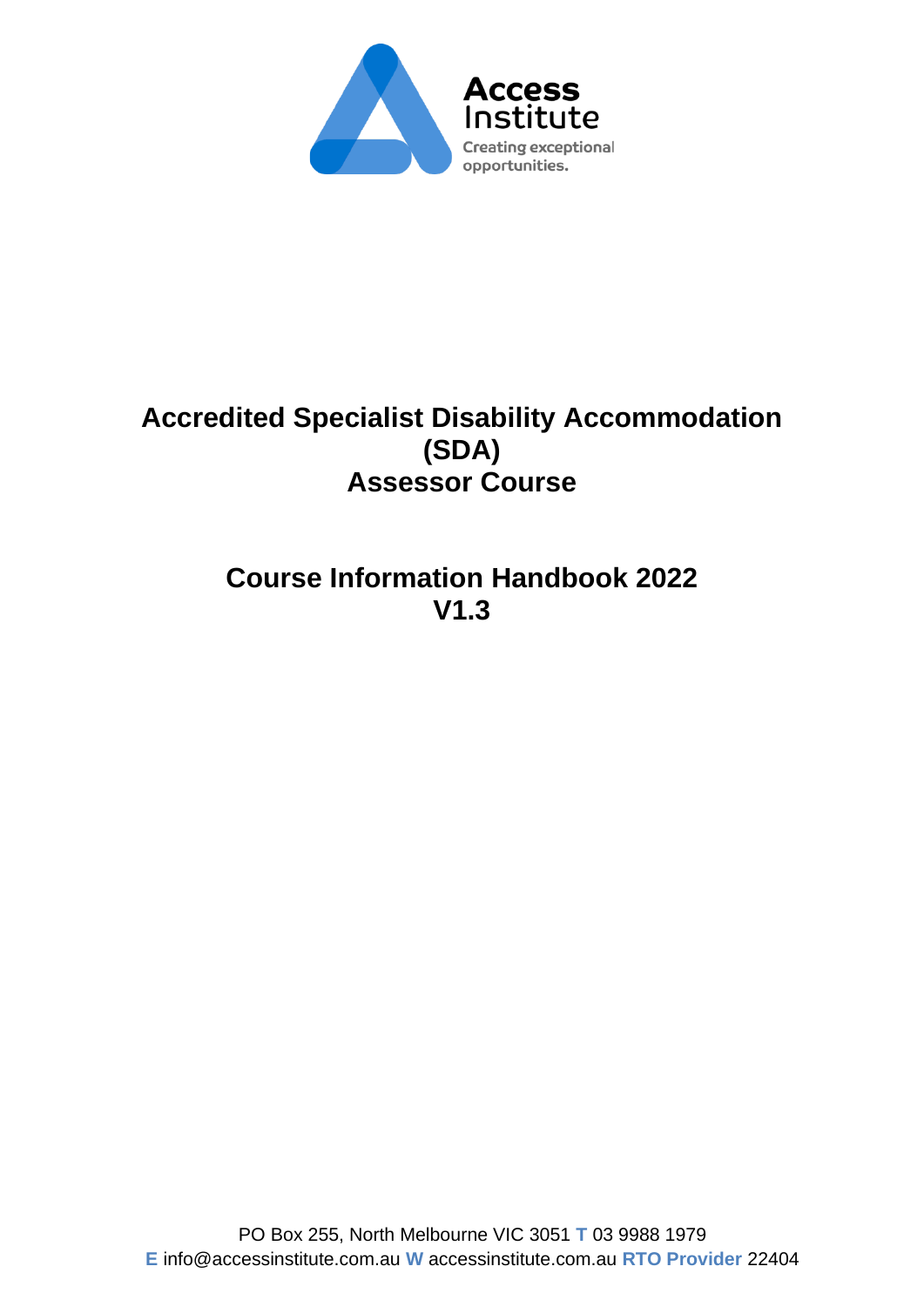# **Contents**

| 1.  |      |                                                                              |  |
|-----|------|------------------------------------------------------------------------------|--|
| 2.  |      |                                                                              |  |
| 3.  |      |                                                                              |  |
| 4.  |      |                                                                              |  |
| 5.  |      | Who Can Undertake the Course and become an Accredited SDA Assessor?  7       |  |
|     | 5.1  |                                                                              |  |
|     | 5.2  |                                                                              |  |
|     | 5.3  |                                                                              |  |
|     | 5.4  |                                                                              |  |
| 6.  |      |                                                                              |  |
| 7.  |      |                                                                              |  |
| 8.  |      |                                                                              |  |
| 9.  |      | Options for Completing the Certificate IV or Diploma of Access Consulting 10 |  |
| 10. |      |                                                                              |  |
| 11. |      |                                                                              |  |
| 12. |      |                                                                              |  |
| 13. |      |                                                                              |  |
|     | 13.1 |                                                                              |  |
| 14. |      |                                                                              |  |
| 15. |      |                                                                              |  |
|     | 15.1 |                                                                              |  |
|     |      |                                                                              |  |
| 16. |      |                                                                              |  |
| 17. |      |                                                                              |  |
| 18. |      |                                                                              |  |
| 19. |      |                                                                              |  |
| 20. |      |                                                                              |  |
|     |      |                                                                              |  |
|     |      |                                                                              |  |
|     |      |                                                                              |  |
|     |      |                                                                              |  |
|     |      |                                                                              |  |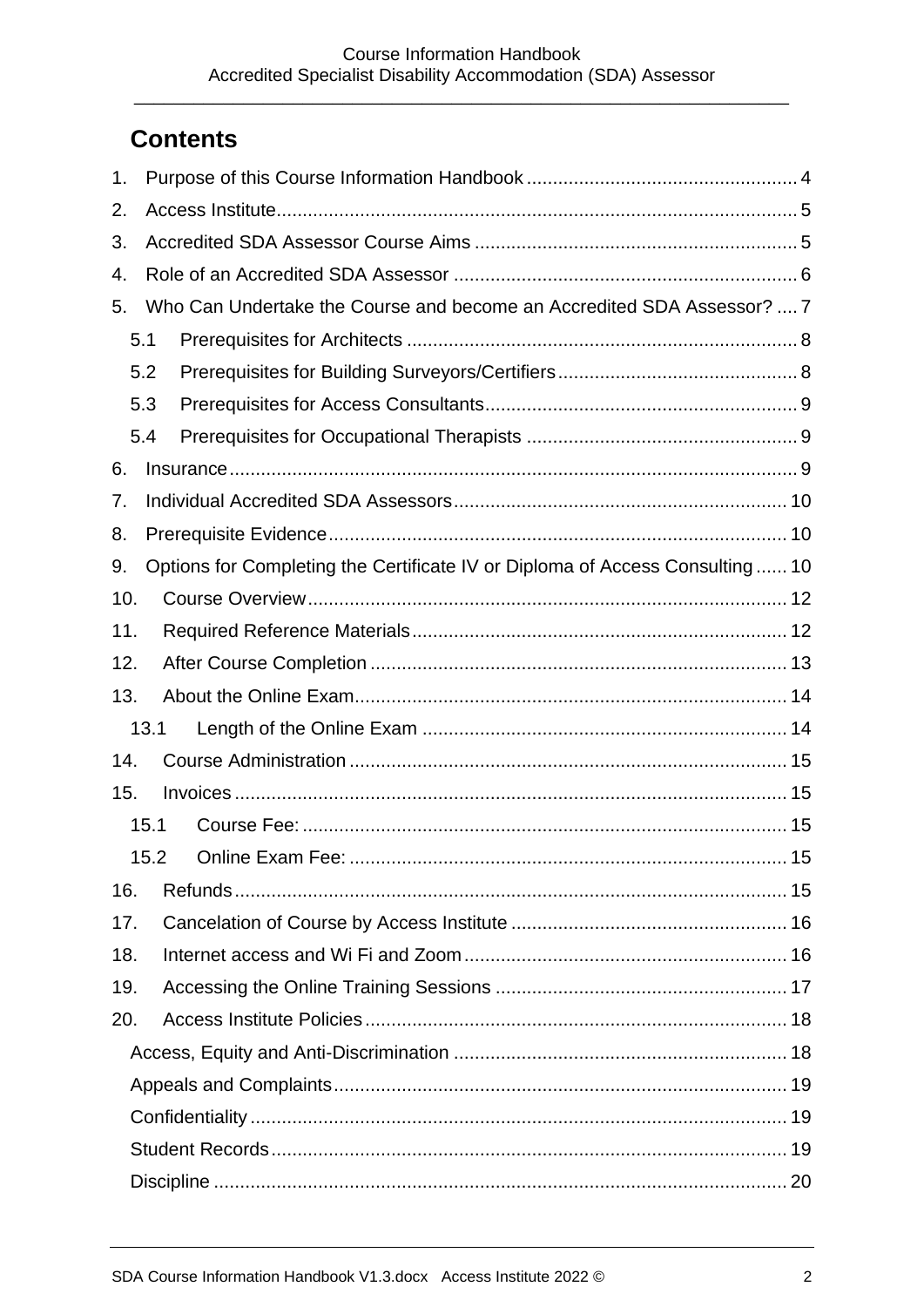#### **Course Information Handbook** Accredited Specialist Disability Accommodation (SDA) Assessor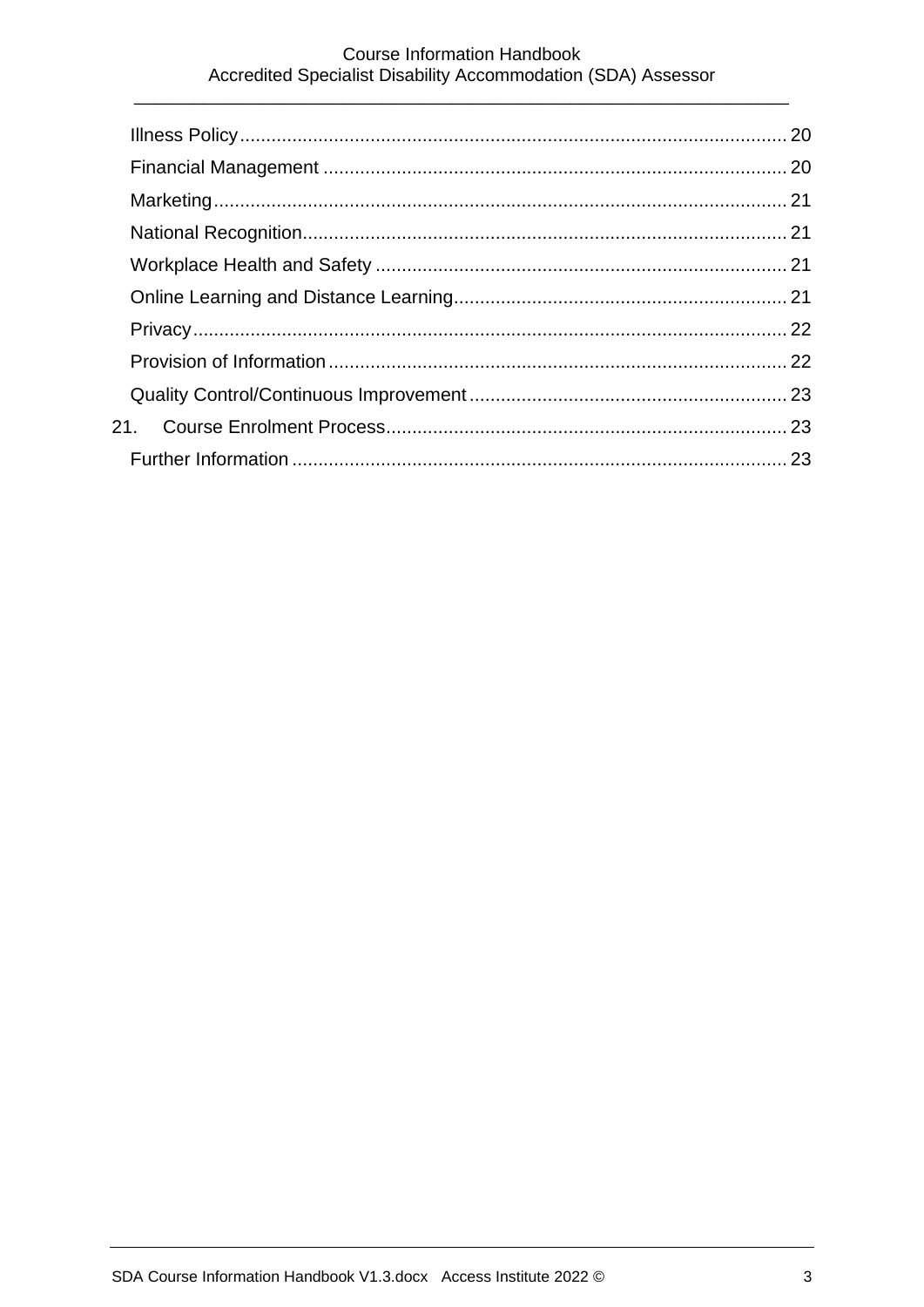This Course Information Handbook is designed for the **Accredited Specialist Disability Accommodation (SDA) Assessor** course only.

**Anyone can undertake the course. However, in order to become an Accredited SDA Assessor that can issue a Certificate of SDA Category Compliance**  candidates must:

- have met relevant prerequisites for their specified profession;
- have undertaken the NDIS authorised **Accredited SDA Assessors Course** with Access Institute;
- have successfully completed an open book, online exam;
- hold professional currency;
- hold current Professional Indemnity insurance *(minimum \$5M for any single claim)* and Public Liability insurance *(minimum \$10M).*
- be registered with Livable Housing Australia (LHA)\*\* as an **Accredited SDA Assessor.**

*\*See further details of Specified Professionals and relevant prerequisites determined by the National Disability Insurance Agency (NDIA) in this Course Information Handbook.*

*\*\* LHA will be involved in administering the Accredited SDA Assessor program.*

## <span id="page-3-0"></span>**1. Purpose of this Course Information Handbook**

The purpose of this Handbook is to provide an overview of:

- Access Institute as a Registered Training Organisation (RTO) Provider No 22404
- the Accredited SDA Assessor Course training program
- policies and procedures relevant to enrolment in the Accredited SDA Assessor Course

Prior to enrolling in the course please read this Course Information Handbook. If you still have any questions, please contact Access Institute as per the contact details in the back of this Handbook. Email contact is preferred.

**Note**: There must be a minimum number of enrolments received by Access Institute, 2 weeks prior to course commencement, in order for this course to proceed. This number varies according to the course type and location.

Confirmation that a course will or will not proceed as scheduled, will be provided to each enrolled student, via email, no later than 2 weeks prior to course commencement date.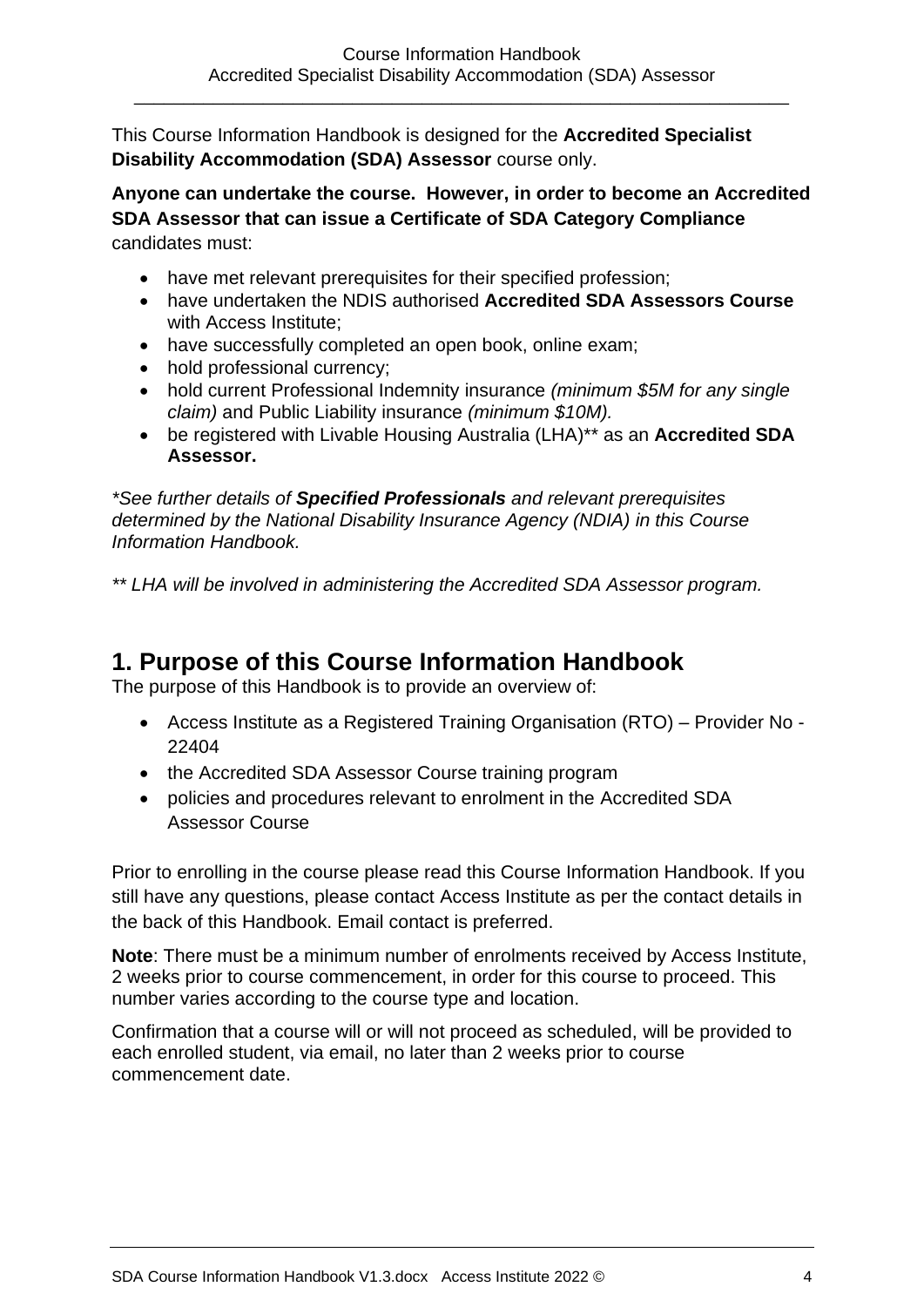## <span id="page-4-0"></span>**2. Access Institute**

Access Institute is recognised as the key provider of education relating to access and Universal Design in the built and external environment in Australia.

Our qualified and Accredited Access Consultants and trainers are leaders in addressing access and Universal Design in the built and outdoor environment and acknowledged as experts in access advice relating to buildings, facilities, services and programs.

We develop and deliver nationally recognised training programs. Our training programs attract Continuing Professional Development (CPD) points from a wide range of professional organisations.

We have provided an extensive range of access audits, access appraisals, research and evaluation projects, consultations, advisory and training services across Australia for more than 30 years.

Access Institute is accredited as a Registered Training Organisation (RTO) with the Australian Skills Quality Authority (ASQA). An RTO is a training organisation registered by a state/territory registering body in accordance with the Australian Quality Training Framework (AQTF). Each RTO has a defined scope of registration. Access Institute's current scope of registration includes delivery of the nationally accredited CPP50721 Diploma of Access Consulting and CPP40821 Certificate IV in Access Consulting.

#### **The benefits of successfully completing a nationally accredited course are:**

- receipt of a nationally accredited qualification
- attainment of knowledge and skills that are recognised throughout Australia.

As an RTO, Access Institute provides students with:

- knowledge and skills to work effectively in a rapidly expanding industry
- training delivery by qualified and accredited practitioners who are currently working in the access industry and other relevant fields
- a commitment to providing support and services conducive to achieving competency
- inclusive and innovative training methods
- a pathway to career development.

# <span id="page-4-1"></span>**3. Accredited SDA Assessor Course Aims**

The aims of the **Accredited SDA Assessor** Course are to provide appropriate training to candidates wishing to work with the SDA Design Standard and to assess Designs and Final-as-built dwellings to confirm they meet the **SDA Design Standard** requirements.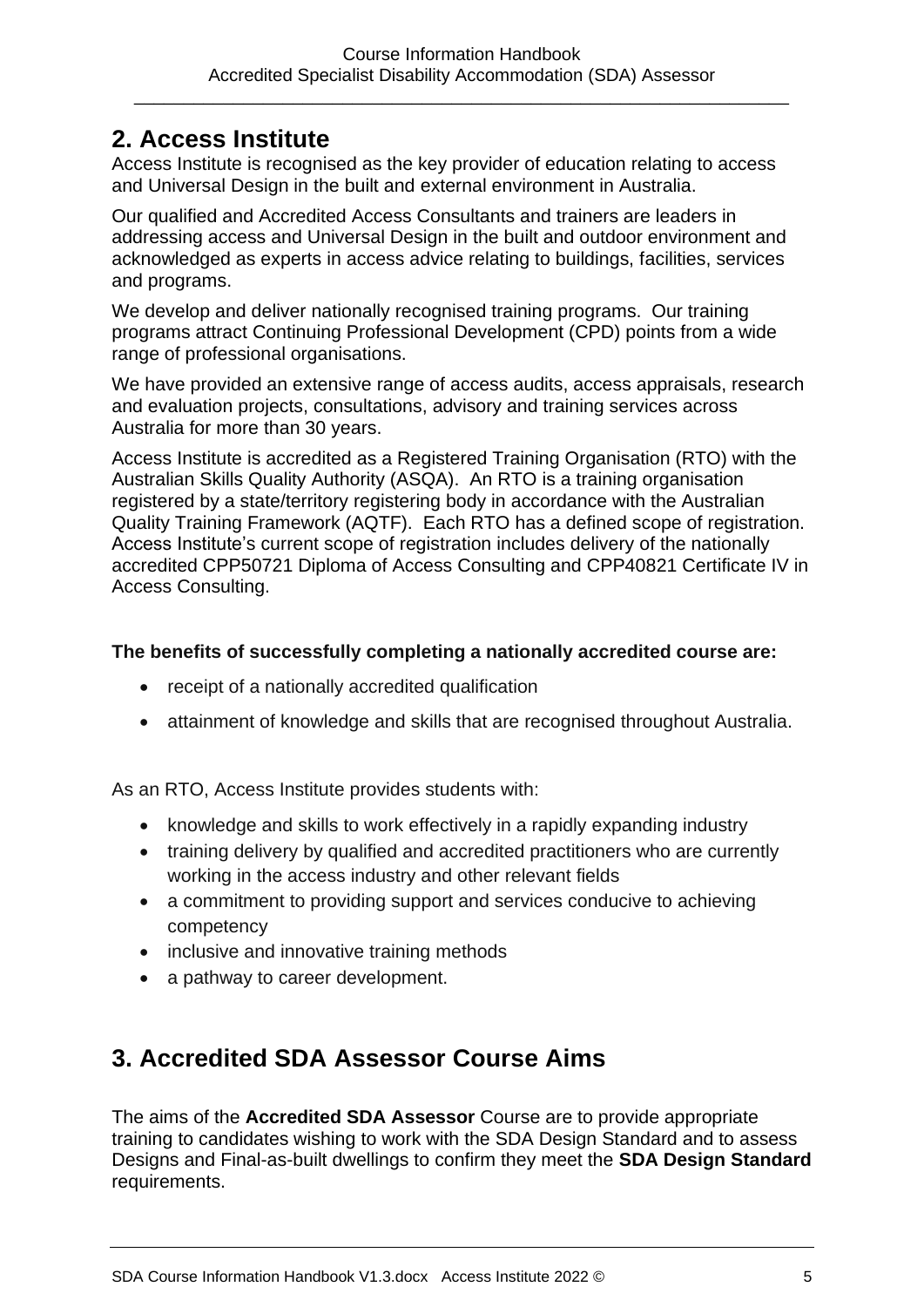The objectives of the training are to:

- ensure candidates are aware of and understand the SDA Design Standard;
- ensure candidates can undertake relevant assessments of Designs and Finalas-built dwellings to determine their compliance with the requirements of the SDA Design Standard;
- ensure candidates understand and complete the Accredited SDA Assessor and dwelling certification processes;
- ensure candidates can successfully complete the Accredited SDA Assessor online exam;
- ensure candidates understand and can successfully comply with all the requirements of an Accredited SDA Assessor.

## <span id="page-5-0"></span>**4. Role of an Accredited SDA Assessor**

The role of the **Accredited SDA Assessor** is to conduct assessments of Design and/or Final-as-built dwellings against the National Disability Insurance Scheme (NDIS) **SDA Design Standard** to confirm compliance with this Standard.

Each assessment involves a review of the Design or Final-as-built dwelling against the requirements of the SDA Design Standard, utilising a detailed Assessment Form to confirm compliance.

As well as using an **Assessment Form**, Accredited SDA Assessors are also required to gather **evidence** to demonstrate that a dwelling meets the SDA Design Standard. This evidence can include letters, documented compliance statements, plans, designs, photographs or other documentation from relevant product suppliers and/or designers that **demonstrates** compliance with the SDA Design Standard.

Accredited SDA Assessors must keep records of their assessments for a minimum of 7 years. These records must be made available to NDIA at any time on request.

An Accredited SDA Assessor is the **only person** who can issue a **Certificate of SDA Category Compliance,** to confirm that the Design and/or Final-as-built dwelling has met all the requirements of the SDA Design Standard.

**Note:** Accredited SDA Assessors are not required to provide design advice to applicants. This may be offered as a separate service to the assessment service if the Accredited SDA Assessor has the relevant qualifications and skills.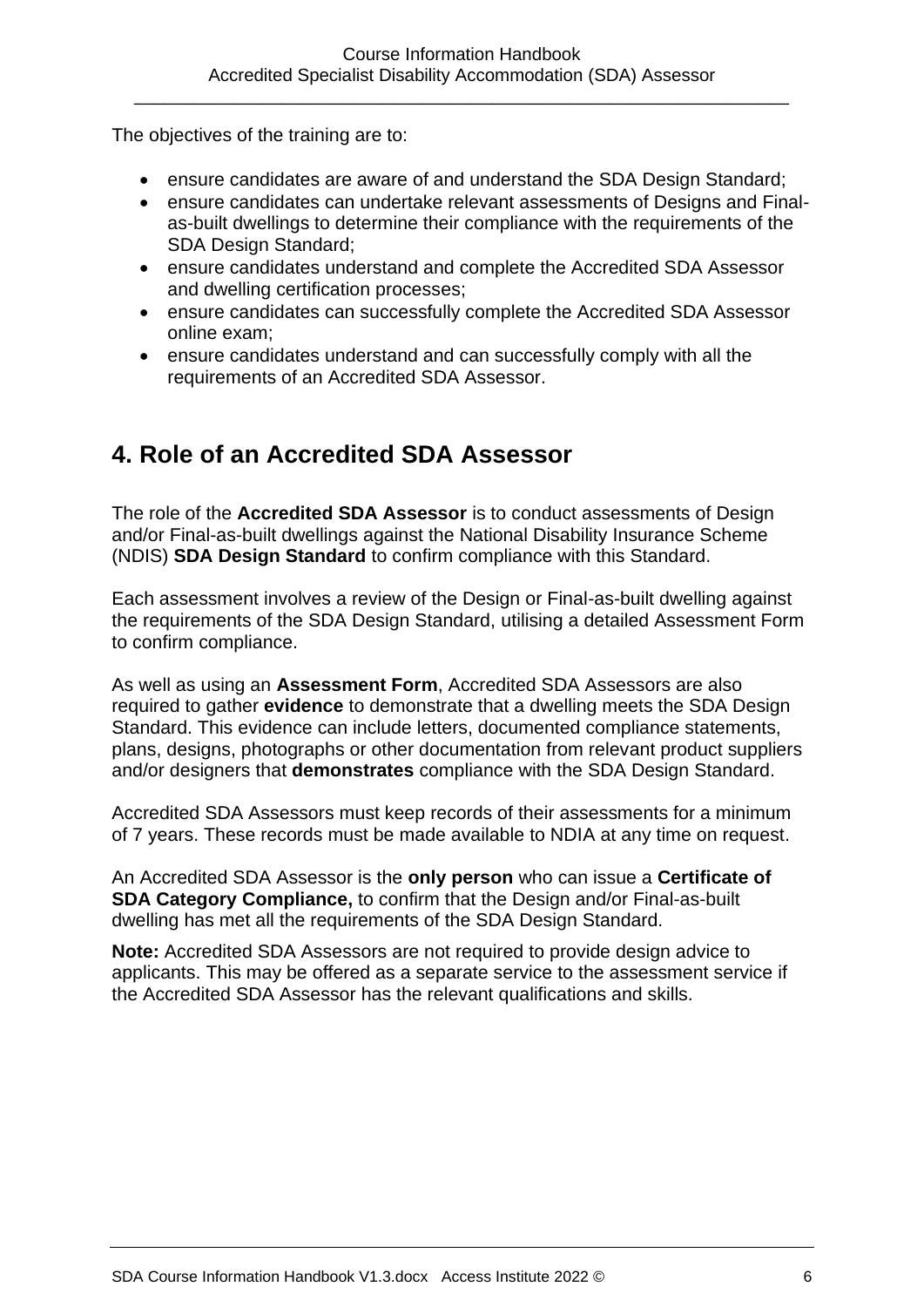## <span id="page-6-0"></span>**5. Who Can Undertake the Course and become an Accredited SDA Assessor?**

Whilst anyone can undertake the Accredited SDA Assessors course and undertake the online exam, NDIS has confirmed that only the **Specified Professionals** listed below, that meet nominated **specified prerequisites,** will be eligible to register and to become Accredited SDA Assessors:

- Architects
- Building Surveyors
- Access Consultants
- Occupational Therapists.

In order for an individual Specified Professional to become an Accredited SDA Assessor, they must provide evidence of relevant skills, experience and qualifications in their professional area, that underpin the knowledge required to undertake assessment of SDA and have an appropriate level of Professional Indemnity and Public Liability insurances.

This includes:

- reading and interpreting plans and specifications;
- identifying key access requirements on plans and in final-as-built structures;
- competency in reading, interpreting and understanding technical access standards and related requirements;
- applying access principles to accommodation;
- understanding of the functional needs or people with disabilities in accommodation settings;
- disability awareness and terminology;
- understanding of access auditing processes.

Therefore, only the following Specified Professionals, who meet the required prerequisites, outlined below, and who can provide relevant evidence of this, will be eligible to apply to become registered Accredited SDA Assessors.

They must also complete the required Accredited SDA Assessor training program and have successfully completed the Accredited SDA Assessor online, open book exam.

In addition to demonstrating the required skills and experience necessary, these prerequisites also **incorporate minimum qualifications in each professional category.**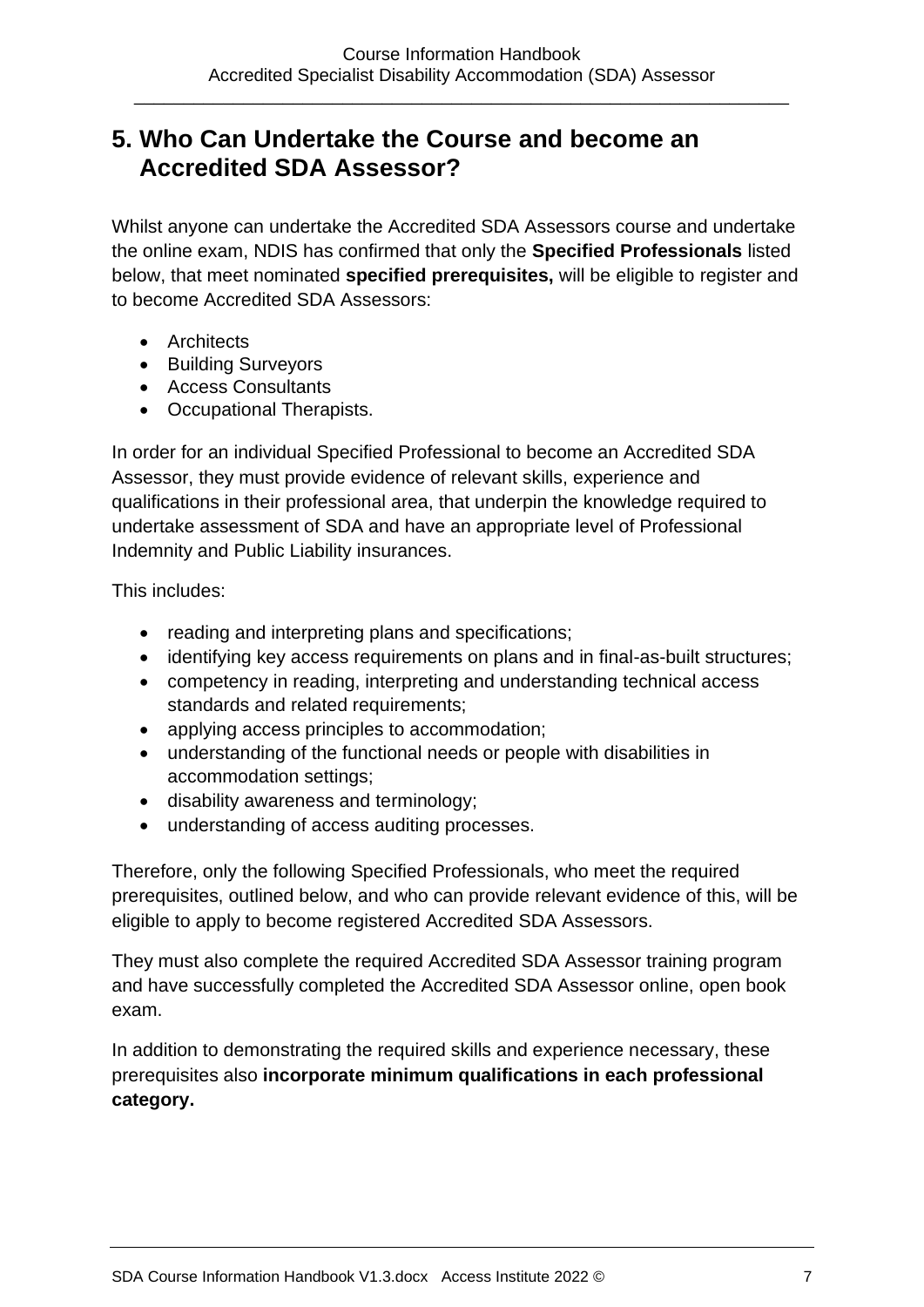#### <span id="page-7-0"></span>**5.1 Prerequisites for Architects**

Architects wishing to apply to become Accredited SDA Assessors must be currently registered in a practicing category with the relevant Architects' Board in their State or Territory.

**In addition,** as per the skill set required for the role of an Accredited SDA Assessor, Architects must also provide evidence that they have completed the **CPP40811/CPP40821 Certificate IV in Access Consulting or CPP50711/CPP50721 Diploma of Access Consulting** nationally recognised qualification.

#### <span id="page-7-1"></span>**5.2 Prerequisites for Building Surveyors/Certifiers**

Building Surveyors wishing to apply to become Accredited SDA Assessors must be currently accredited in their State or Territory under the National Accreditation Framework, as:

- Building Surveyor (Level 1);
- Building Surveyor Limited (Level 2).

Building Surveyors in those States or Territories not operating under the National Accreditation Framework should check the requirements identified below:

- NSW Building Certifiers wishing to apply must have Level A Accreditation (grade1 or 2) with the Building Professionals Board (BPB).
- Western Australia Building Certifiers wishing to apply must be registered with the Building Commission/ Building Services Board as a Building Surveying Practitioner Level 1 or 2 or be registered as a Building Surveyor Practitioner: Technician.
- Victoria Building Certifiers wishing to apply must be registered with the Victorian Building Authority as a Building Surveyor Unlimited or Building Surveyor Limited.
- Tasmania Building Certifiers wishing to apply must be registered with Workplace Standards as a Building Surveyor, a Building Surveyor Limited, or an Assistant Building Surveyor.
- ACT Building Certifiers wishing to apply must be registered with Access Canberra as Principal Building Surveyor or Principal Building Surveyor employee class; or General Building Surveyor or General Building Surveyor employee class.
- QLD Building Certifiers wishing to apply must be registered with Queensland Building and Construction Commission (QBCC) as a Building Certifier (Level 1 or Level 2)

Individual Building Surveyors/Certifiers not covered by any of the above, should hold professional qualifications that would permit registration in any of the above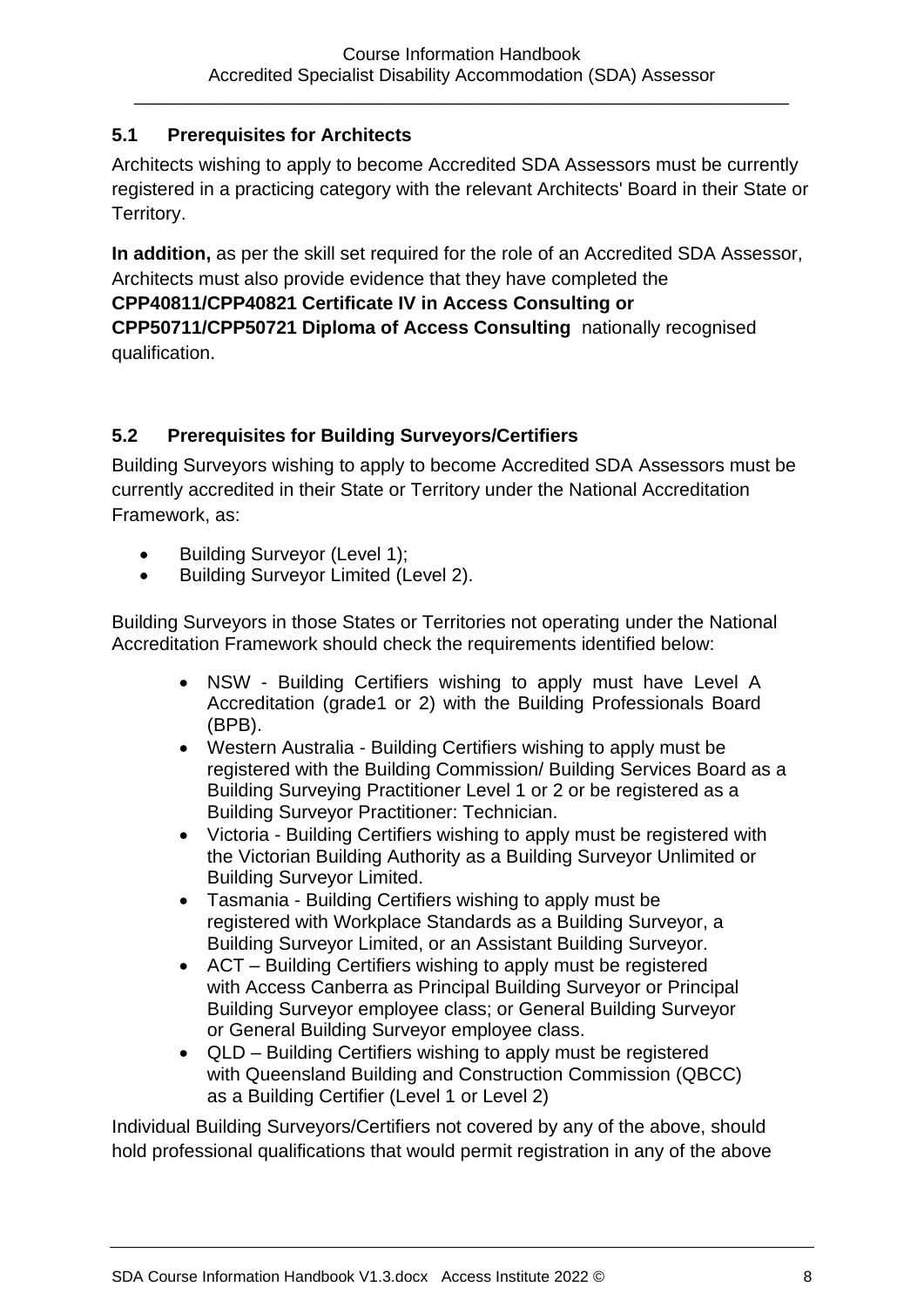jurisdictions. This prerequisite must be checked on a case by case basis by Access Institute for them to allow registration as an Accredited SDA Assessor.

**In addition**, as per the skill set required for the role of an Accredited SDA Assessor, Building Surveyors must also provide evidence that they have completed the **CPP40811/CPP40821 Certificate IV in Access Consulting or CPP50711/CPP50721 Diploma of Access Consulting** nationally recognised qualification.

#### <span id="page-8-0"></span>**5.3 Prerequisites for Access Consultants**

Access Consultants wishing to apply to become Accredited SDA Assessors must be Accredited members of the Association of Consultants in Access Australia (ACAA).

**In addition,** it is mandatory that Access Consultants must be qualified in Access Consulting and provide evidence that they have completed the **CPP40811/CPP40821 Certificate IV in Access Consulting or CPP50711/CPP50721 Diploma of Access Consulting** nationally recognised qualification.

#### <span id="page-8-1"></span>**5.4 Prerequisites for Occupational Therapists**

Occupational Therapists wishing to apply to become Accredited SDA Assessors must be currently registered in the general registration category (i.e. **not** in the nonpracticing category) with the National Registration and Accreditation Scheme maintained by the Australian Health Practitioner Regulation Agency. (AHPRA)

**In addition,** as per the skill set required for the role of an Accredited SDA Assessor, Occupational Therapists must also provide evidence that they have completed the **CPP40811/CPP40821 Certificate IV in Access Consulting or CPP50711/CPP50721 Diploma of Access Consulting** nationally recognised qualification.

### <span id="page-8-2"></span>**6. Insurance**

All of the nominated Specified Professionals must provide evidence of valid Professional Indemnity and Public Liability Insurance **to protect the assessor, their clients and the NDIS** in the event of unforeseen negative events resulting from SDA assessments.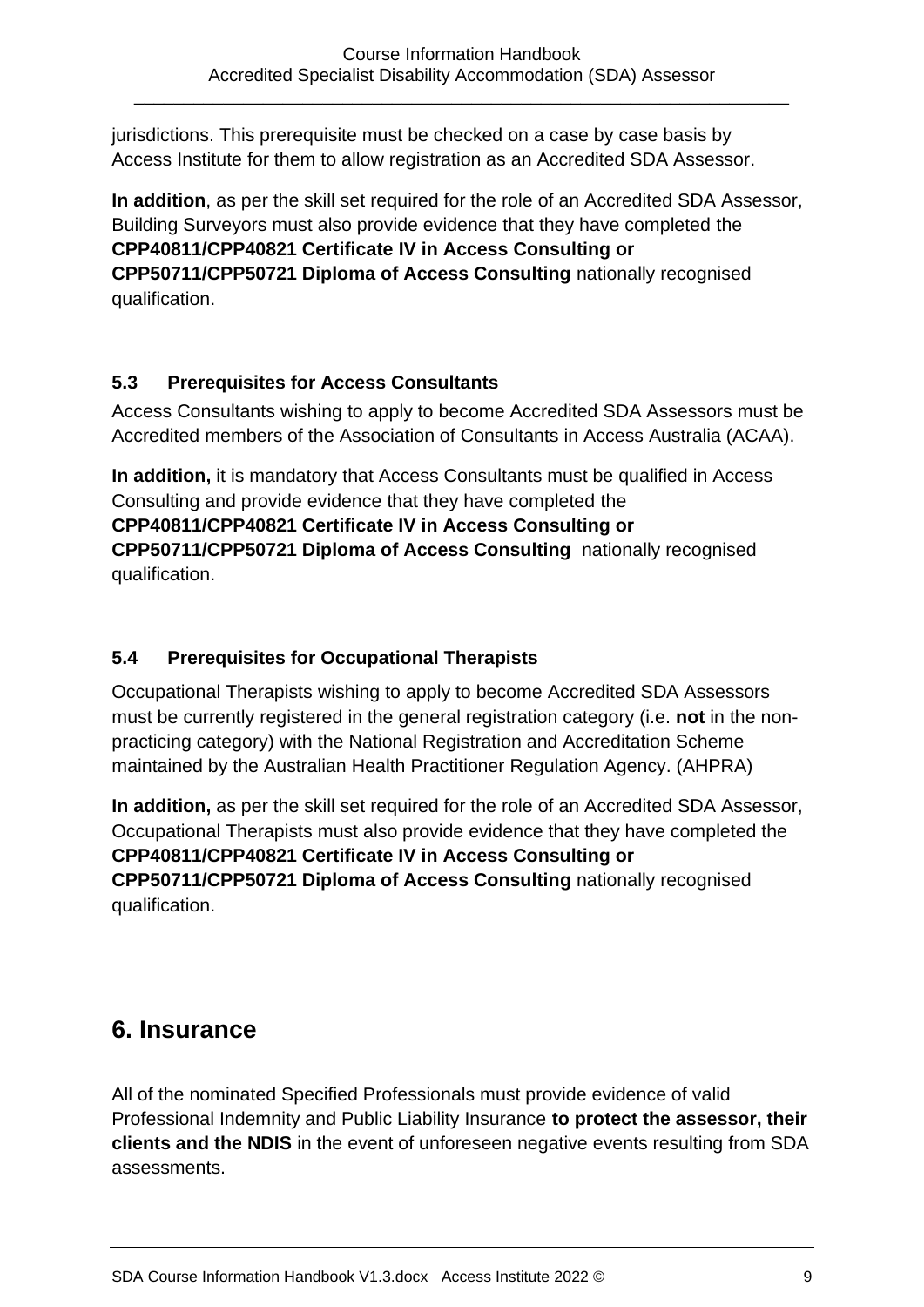- . The policies must provide a **minimum** limit of:
	- Professional Indemnity insurance *(minimum \$5M for any single claim)*, and
	- Public Liability insurance *(minimum \$10M).*

### <span id="page-9-0"></span>**7. Individual Accredited SDA Assessors**

It should be noted that Accredited SDA Assessors are Specified Professionals (individuals) only. A company or organisation cannot be an Accredited SDA Assessor.

## <span id="page-9-1"></span>**8. Prerequisite Evidence**

All Specified Professionals must provide relevant evidence to support the prerequisites in their relevant professional category, in order to apply to become Accredited SDA Assessors with NDIS and registered by LHA.

As indicated below, there **are a range of options available for candidates to obtain the Certificate IV and Diploma of Access Consulting including** a **Recognised Prior Learning (RPL)** process for candidates who can provide relevant evidence that demonstrates they can meet the required qualified outcomes.

See below and then contact [admin@accessinstitute.com.au](mailto:admin@accessinstitute.com.au) for further details.

**Note: It should be noted that Access Institute does not have the authority to change or waive any prerequisites, as these are determined and set by NDIS.** 

## <span id="page-9-2"></span>**9. Options for Completing the Certificate IV or Diploma of Access Consulting**

**Access Institute** delivers both the Certificate IV and Diploma in Access Consulting courses.

There are **a range of options** available to candidates to obtain these qualifications as follows: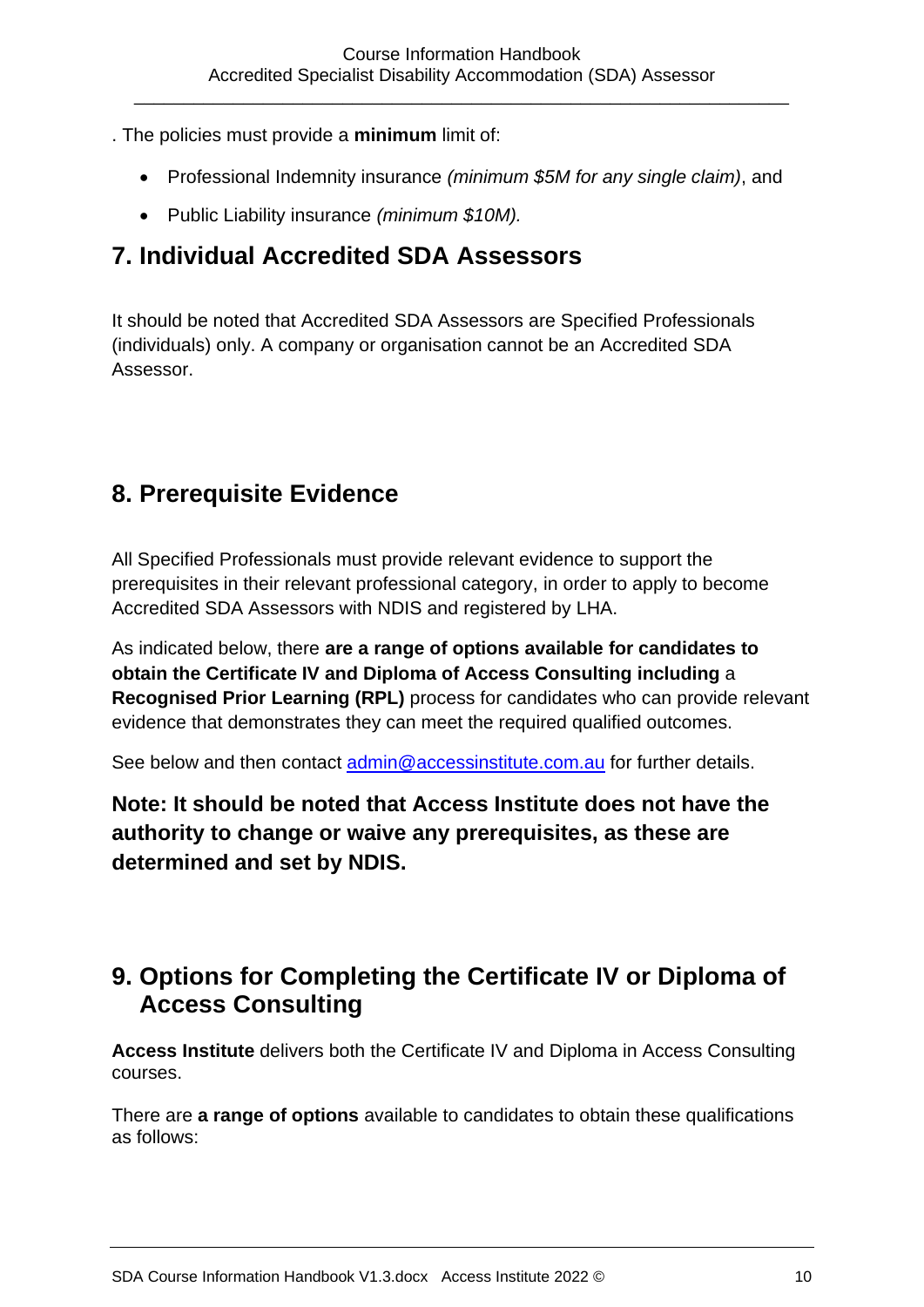#### **Option 1 – Face to Face course and assessment tasks**

The face to face courses (delivered via video/teleconference/webinar) commence in 2020 as follows:

The following courses are offered simultaneously:

- CPP40821 Certificate IV in Access Consulting 8 days
- CPP40821 Certificate IV in Access Consulting for Building Surveyors 5 days
- CPP50721 Diploma of Access Consulting 11 days
- CPP50721 Diploma of Access Consulting for Building Surveyors 8 days
- CPP50721 Diploma of Access Consulting for Occupational Therapists 9 days

**Note**: The courses above for Building Surveyors and Occupational Therapists, incorporate automatic Recognised Prior Learning for some units of competency based on skills and qualifications of these professionals.

Enrolment details are at [www.accessinstitute.com.au](http://www.accessinstitute.com.au/) including Enrolment Forms and Course Information Handbooks. Alternatively contact admin@accessinstitute.com.au **Some places are still available in the dates listed above.** 

#### **Option 2 – Recognised Prior Learning (RPL) Pathway for experienced Access Consultants.**

You must provide specific evidence of your experience. You **may** be required to attend some face to face sessions and undertake some assessment tasks depending on the RPL evidence you can provide. It is expected that this will be minimal for this target group.

Contact admin@accessinstitute.com.au to enrol and for an **Experienced Access Consultants RPL Kit.** Course Information Handbook Accredited Specialist Disability Accommodation (SDA) Assessor

#### **Option 3 – Combination RPL and video/teleconference/webinar sessions.**

For anyone who wishes to enrol that can demonstrate RPL in one or more variety of Units of Competency.

You must provide specific evidence of your experience. You **will** be required to attend some face to face sessions (delivered via video/teleconference/webinar) and undertake some assessment tasks.

Contact admin@accessinstitute.com.au to enroll and for a **General RPL Kit. Note**: Candidates must enrol and pay relevant course fees prior to attendance at any classes or assessment of RPL. Payment instalment options are available.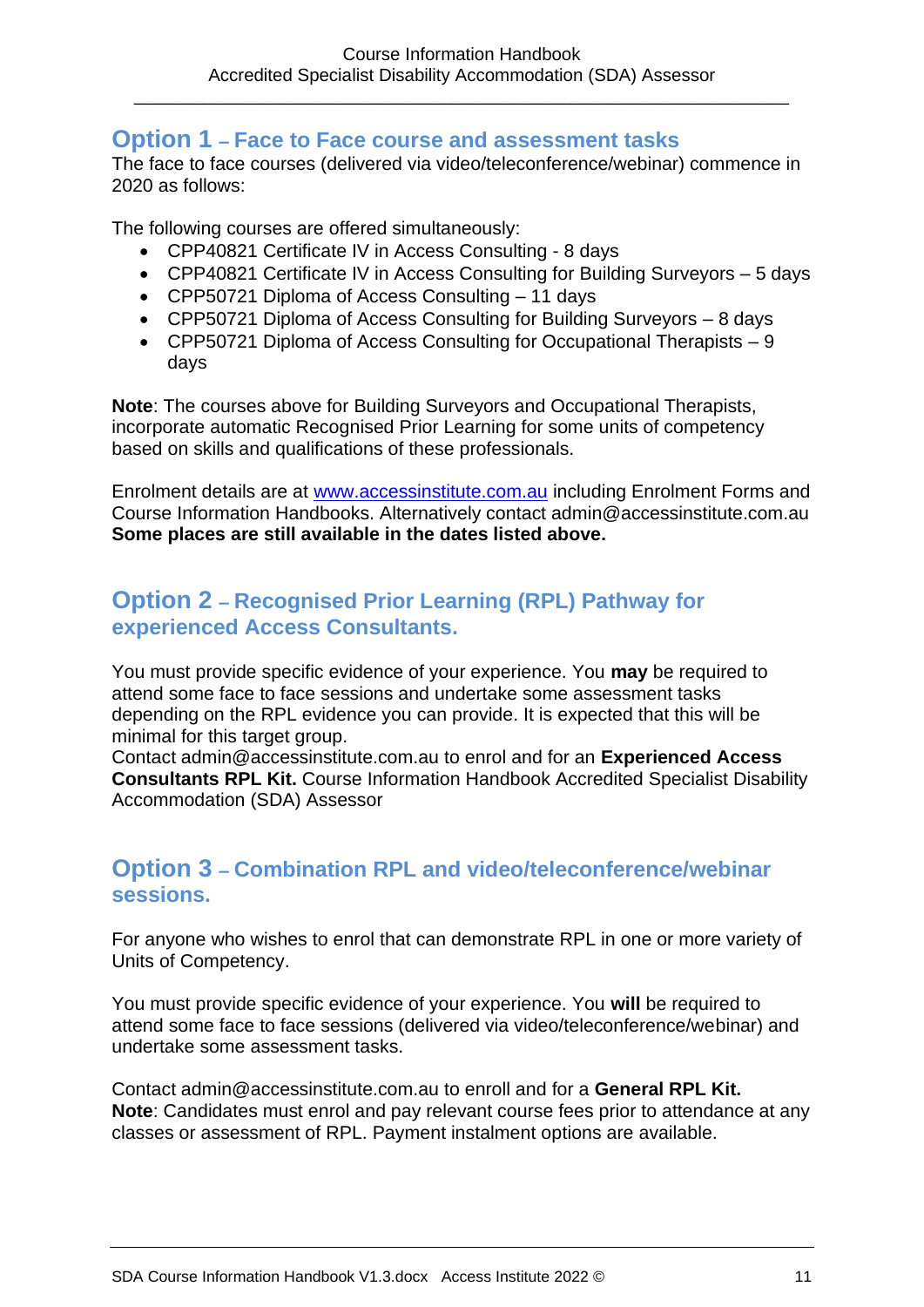## <span id="page-11-0"></span>**10. Course Overview**

The recognised Accredited SDA Assessor course is delivered, *(with authority from NDIS)* by Access Institute, a nationally Registered Training Organisation, *(No 22404),* that specialises in training relating to access to the built environment.

The course incorporates a range of learning modules relating to the following:

- What is NDIA?
- What is NDIS?
- What is SDA?
- What is the SDA Design Standard?
- What is an Accredited SDA Assessor?
- Who are Specified Professionals?
- What are the prerequisites for Specified Professionals?
- What is the process to become an Accredited SDA Assessor?
- SDA History
- SDA and the National Construction Code (NCC)
- SDA Design Standard Overview
- Review of the 25 SDA Design Elements
- SDA Certification Process
- Assessment Forms and Records
- Use of the SDA Name and Logo
- Where to find Additional Information.

The course is delivered over 1/2 day, in a 'face to face' (delivered via video/teleconference/webinar) classroom environment.

## <span id="page-11-1"></span>**11. Required Reference Materials**

**Four** key references will be used in the course as follows:

- 1. Access Institute Accredited SDA Assessor Course Learner Handbook;
- 2. NDIS Specialist Disability Accommodation Design Standard Edition 1.1- 25th October 2019; \*Free, [https://www.ndis.gov.au/providers/housing-and](https://www.ndis.gov.au/providers/housing-and-living-supports-and-services/housing/specialist-disability-accommodation/sda-design-standard)[living-supports-and-services/housing/specialist-disability-accommodation/sda](https://www.ndis.gov.au/providers/housing-and-living-supports-and-services/housing/specialist-disability-accommodation/sda-design-standard)[design-standard](https://www.ndis.gov.au/providers/housing-and-living-supports-and-services/housing/specialist-disability-accommodation/sda-design-standard)
- 3. Specialist Disability Accommodation (SDA) Design Standard Implementation Plan – 31 October 2019;\*Free, [https://www.ndis.gov.au/providers/housing-and-living-supports-and](https://www.ndis.gov.au/providers/housing-and-living-supports-and-services/housing/specialist-disability-accommodation/sda-design-standard)[services/housing/specialist-disability-accommodation/sda-design-standard](https://www.ndis.gov.au/providers/housing-and-living-supports-and-services/housing/specialist-disability-accommodation/sda-design-standard)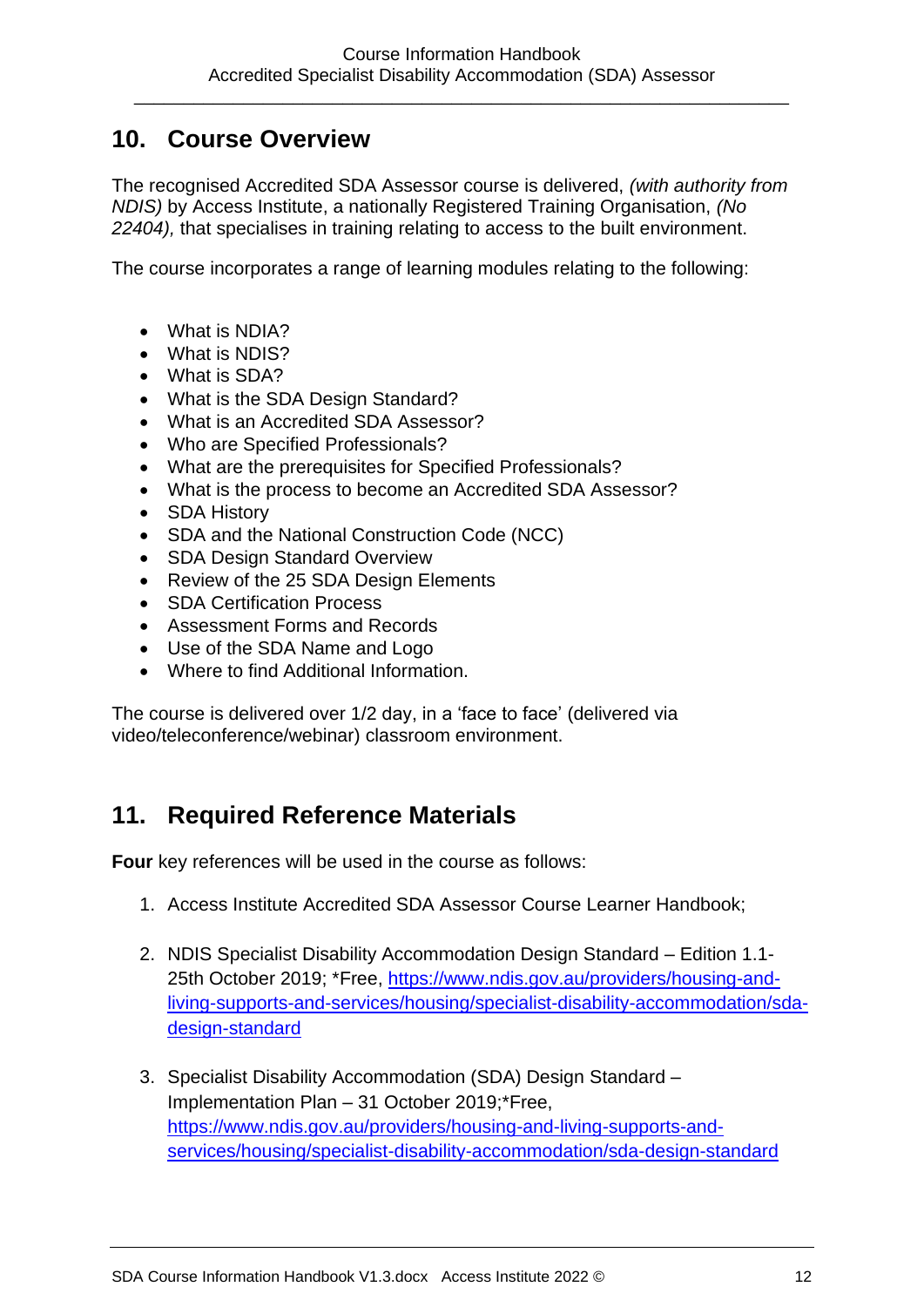4. AS1428.1 2009: General requirements for access—New building work. Candidates will be required to provide their own copy of AS1428.1 2009. This can be purchased from [https://www.standards.org.au/standards-catalogue/sa](https://www.standards.org.au/standards-catalogue/sa-snz/building/me-064/as--1428-dot-1-2009)[snz/building/me-064/as--1428-dot-1-2009.](https://www.standards.org.au/standards-catalogue/sa-snz/building/me-064/as--1428-dot-1-2009)

It is expected that all candidates will have a good working knowledge of, AS 1428.1 – 2009, as this will not be supplied or taught in the course.

**References 1-3 will be made available on the Access Institute Student Portal to all enrolled students closer to course commencement.**

#### **All candidates must have a copy of the required Reference Materials for use in class. These will not be provided in class.**

## <span id="page-12-0"></span>**12. After Course Completion**

After completion of the Access Institute Accredited SDA Assessor course, each candidate will receive an **Access Institute Certificate of Participation**.

**Candidates** must contact Access Institute at [admin@accessinstitute.com.au](mailto:admin@accessinstitute.com.au) to request the link to the online exam. Once payment is received by Access Institute, the candidate will be issued with instructions and a link to the online exam.

Once the **exam** is successfully completed and **evidence of the Specified Professional prerequisites** has been provided to **Access Institute**, Access Institute will:

- Issue candidates with an Accredited SDA Assessor Certificate;
- Issue candidates with an Assessor Registration Form to complete;
- Issue candidates with the SDA Assessor Code of Conduct and Procedures Agreement to sign;
- Provide candidates details to LHA.

**Please note:** In order to register to become an Accredited SDA Assessor, candidates will need to supply LHA with the following documents:

- Completed Accredited SDA Assessor Registration Form (completed);
- Evidence of Professional Currency relating to the candidates Specified Profession;
- Certificate of Currency for Professional Indemnity Insurance and Public Liability Insurance;
- Access Institute **Certificate of Participation;**
- Access Institute **Accredited SDA Assessor Certificate;**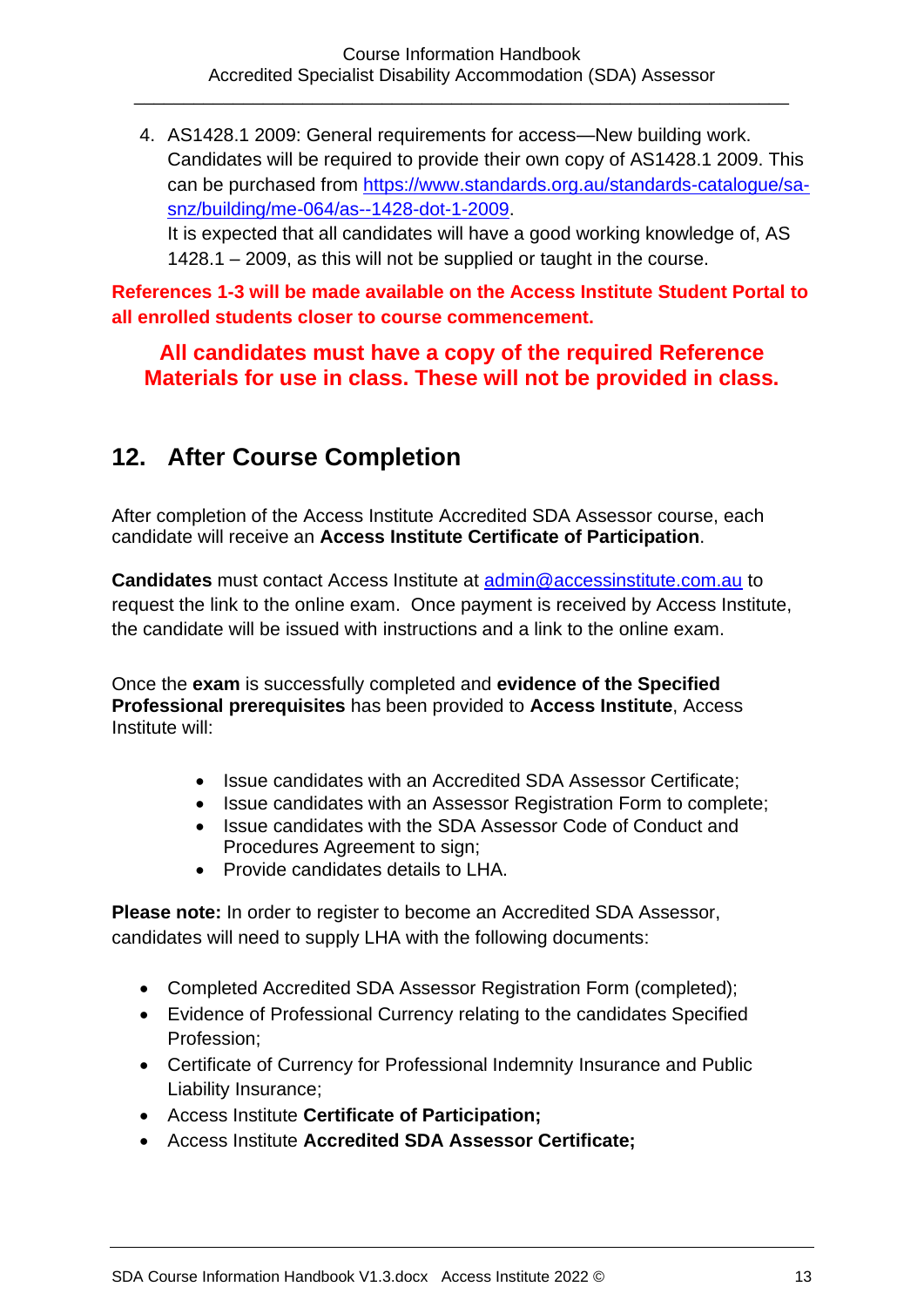• Accredited SDA Assessor Code of Conduct and Procedures Agreement (signed).

## <span id="page-13-0"></span>**13. About the Online Exam**

The online exam is available to candidates who have completed the course and payment of the appropriate fee is received by Access Institute. It is open book.

The online exam is comprised of 100 multiple choice questions. The multiple-choice questions have only one correct answer. Online exam candidates are required to select one correct answer for each question from a range of answers provided. Online exam candidates are required to gain a **90%** positive result for the open-book, online exam.

All candidates will be advised via email from Access Institute of their result upon completion of the online exam once this has been verified by the Access Institute Exam Assessor.

As the online exam is 'open-book', candidates are permitted to refer to reference materials during the online exam.

#### **Recommended reference materials include:**

- Accredited SDA Assessor Course Learner Handbook; and
- NDIS Specialist Disability Accommodation Design Standard Edition 1.1- $25<sup>th</sup>$ October 2019;
- Specialist Disability Accommodation (SDA) Design Standard implementation Plan – 31 October 2019;
- AS1428.1 2009: General requirements for access—New building work.

#### <span id="page-13-1"></span>**13.1 Length of the Online Exam**

Access Institute anticipates it will take most candidates approximately **1.5 - 2 hours**  to complete the online exam, however **up to 3 hours is available**. Once the online exam is started, it must be completed in one sitting. Candidates cannot stop and resume the online exam. If candidates are unable to complete the online exam in the allotted time, the number of correct answers given at the end of the three-hour period will be the result recorded for that candidate.

#### **Candidates have 4 months from course completion date to undertake the**

**online exam**. If this does not occur, a candidate will be required to undertake the course again in order to undertake the online exam again.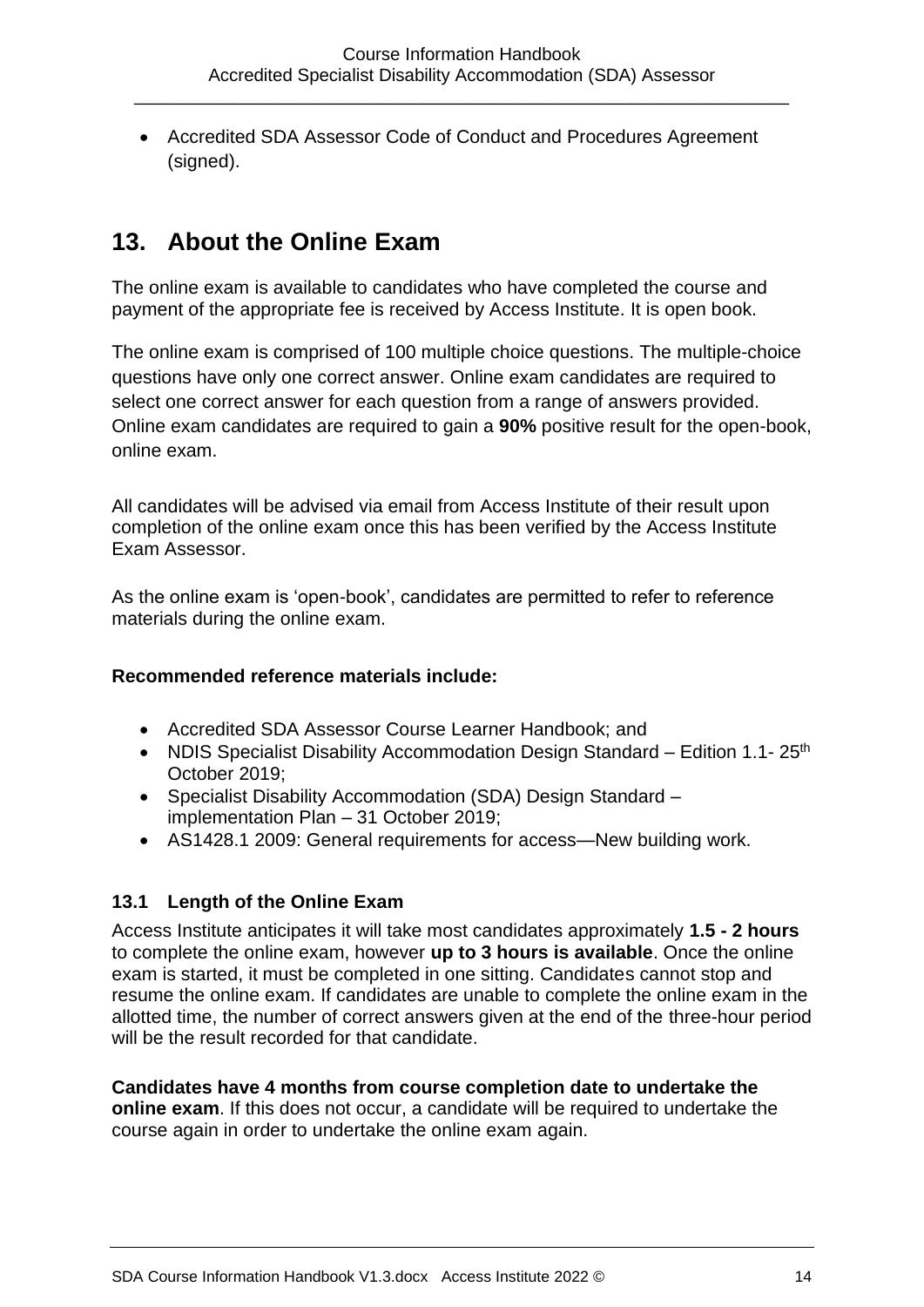## <span id="page-14-0"></span>**14. Course Administration**

All Courses are subject to a minimum number of enrolments. Access Institute will endeavor to notify students as early as possible of any course cancellation. The relevant enrolment fee is required to be paid before any enrolment is confirmed.

To support high quality training, numbers of students enrolled in each course are limited.

## <span id="page-14-1"></span>**15. Invoices**

#### <span id="page-14-2"></span>**15.1 Course Fee:**

The Accredited SDA Assessor Course fee is \$650.00 plus GST.

Access Institute will forward invoices to each student via email, indicating course fees and due date. All fees must be received by Access Institute by the starting date of your course in order for you to participate in the course.

To support high quality training, numbers of students enrolled in each course are limited. Enrolment is not guaranteed or confirmed until fees are received by Access Institute and Access Institute has confirmed enrolment with the student via email.

#### **All Session Fees are payable prior to session attendance.**

#### <span id="page-14-3"></span>**15.2 Online Exam Fee:**

In addition to the course fee, if you wish to undertake the Accredited SDA Assessor Online exam, fees are as follows:

Online Exam Fee: \$150.00 (plus GST) Online Exam Resit Fee: \$50.00 (plus GST).

A candidate can only apply to undertake the online exam once they have completed the course.

**Please note: An Accredited SDA Assessor Certificate will only be issued to candidates who have successfully completed the online exam and provided evidence to Access Institute that they meet the prerequisites for their Specified Profession as determined by NDIS.**

### <span id="page-14-4"></span>**16. Refunds**

If a student withdraws from a course after they have confirmed their enrolment. i.e. submitted their enrolment form to Access Institute, a minimum fee of 50% of the full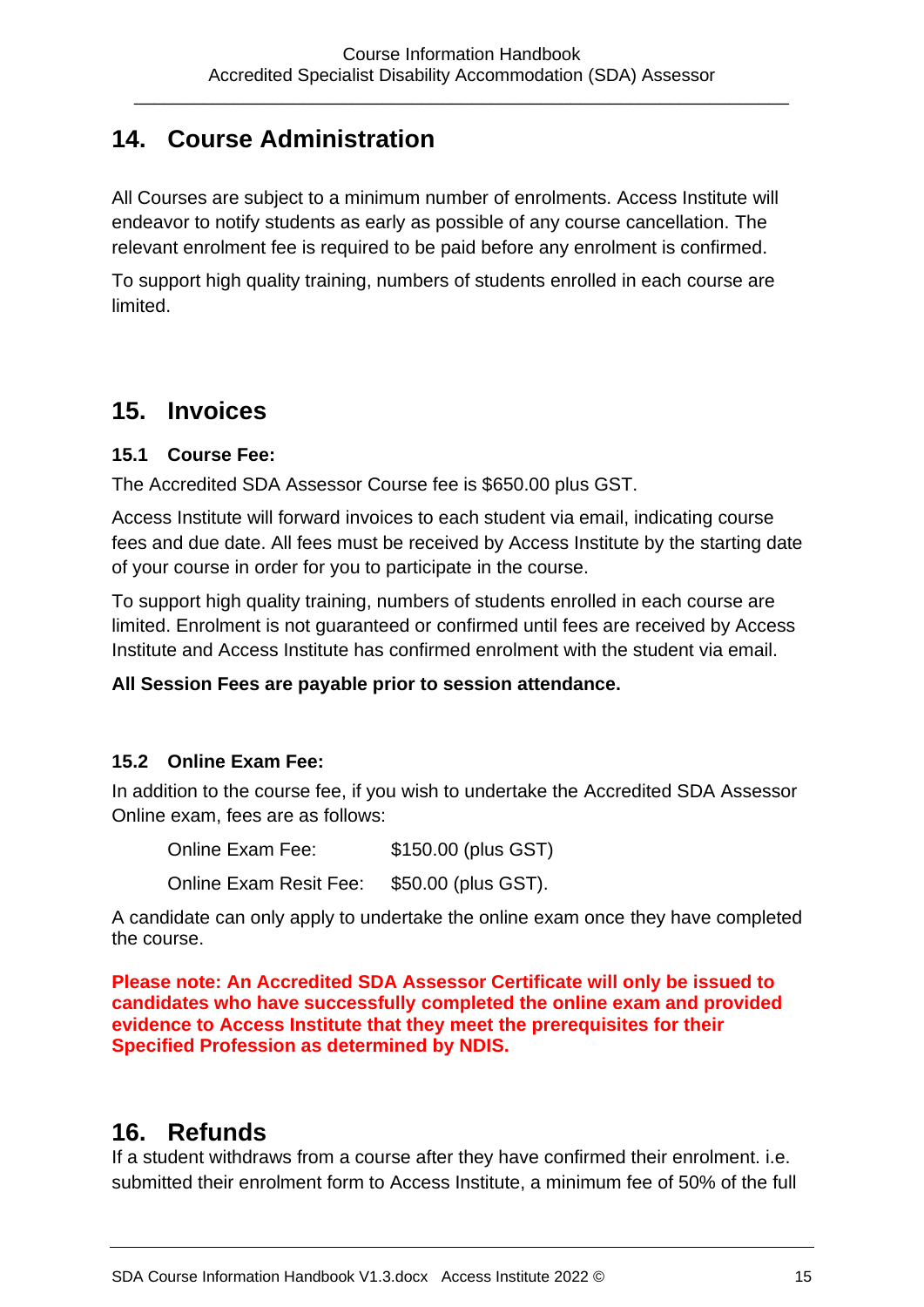course fee will apply if withdrawal occurs more than 14 days prior to course commencement.

If a student withdraws from a course within 14 days of the course commencement, 100% of the total course fee will apply.

All fees and charges must be received by Access Institute as per the information provided in the Course Information Handbook in order for a student to participate in the course.

If a students' internet connection is unstable or drops out during a session delivery, no refund of course fees will be applicable. Alternatives will be discussed with the student to support completion of any course requirements.

## <span id="page-15-0"></span>**17. Cancelation of Course by Access Institute**

Access Institute reserves the right to cancel any course at any time. If a course is cancelled by Access Institute ALL of your course fees paid will be refunded. Access Institute reserves the right to change the mode of course delivery as required. i.e. webinar, teleconference, face to face etc.

Access Institute does not however take responsibility for any participant's costs associated with any such cancellation related to airfares, travel or accommodation.

Confirmation that a course will or will not proceed as scheduled, will be provided to each enrolled student, via email, no later than 2 weeks prior to course commencement date.

Access Institute will endeavor to notify students as early as possible of any course cancellation.

### <span id="page-15-1"></span>**18. Internet access and Wi Fi and Zoom**

Access Institute recommends downloading all required reference documents to a computer for ease of storage.

We will be using Zoom for the online delivery. You don't need to download Zoom to participate in the session but you may wish to download this to your computer and have a try in your own time to get an idea of how it works. It is a free program. <https://zoom.us/>

Access Institute cannot guarantee internet access at any time. If the internet connection drops out whilst the sessions are being delivered live, enrolled students will be provided with instructions of how the session will continue.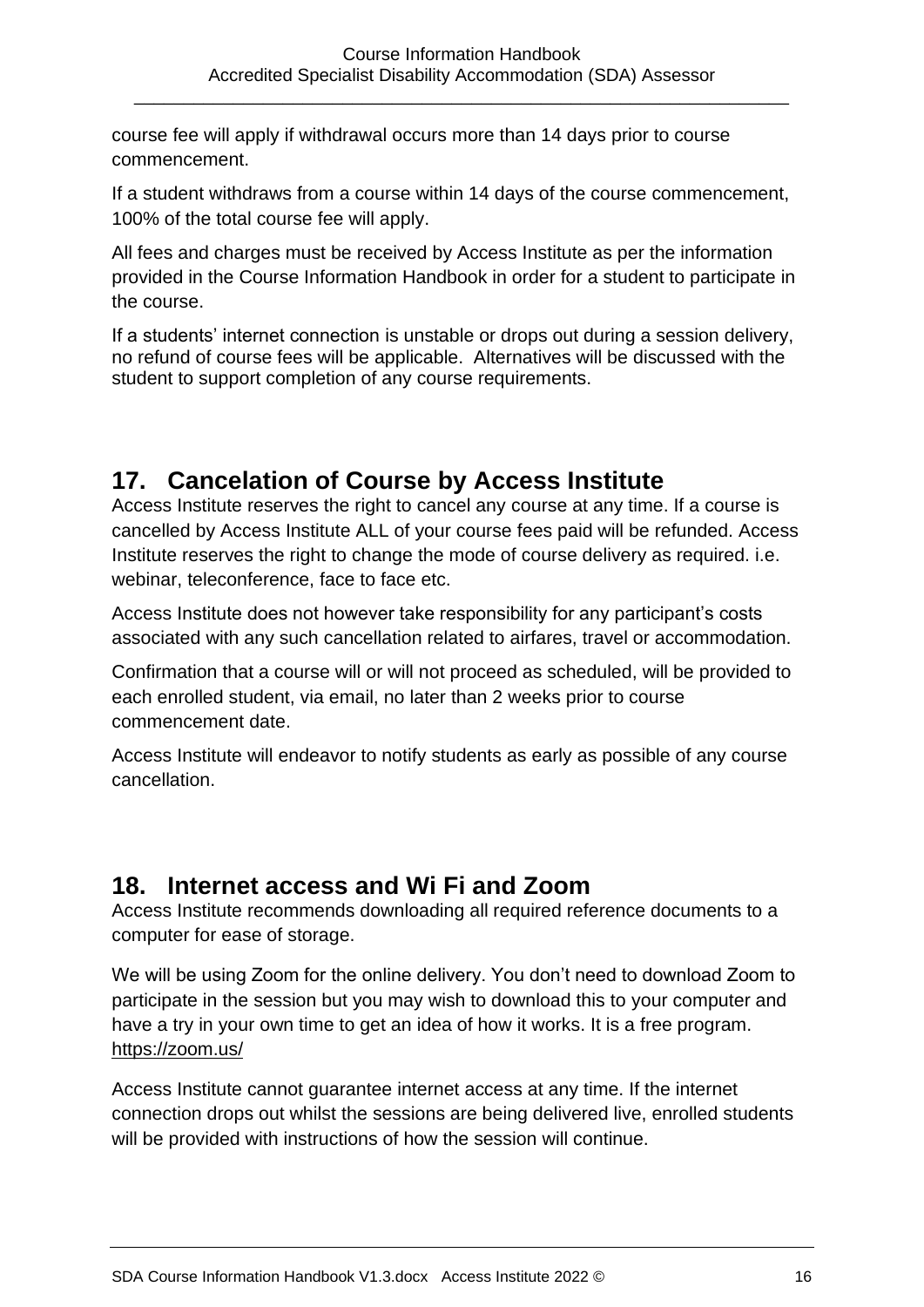## <span id="page-16-0"></span>**19. Accessing the Online Training Sessions**

Access Institute will provide students with details of how to access the online sessions.

We understand that remote learning may be new for some students and could be a bit daunting, so we have provided **The A Plan,** which we are planning on as our first preference, but we have also provided **The B Plan** as a back-up. At this unprecedented time of internet use, with so many people now working from home and being online, the biggest threat is that we or you lose internet connection, as it could be overloaded.

Please take the time to **read all of the information below** to make it easier to access the online sessions.

#### **Plan A**

We will be using software called **Zoom.** Zoom is similar to Skype but it is more stable and has less chance of dropping out during a meeting. We can deliver a meeting, webinar or video/teleconference via this program.

We will forward you a link via email to connect to the Zoom meeting 48 hours prior to the Course.

**You do not need to download any software** *(You can if you wish, download Zoom, it is not necessary. You may however wish to do this and have a practice in using Zoom before the session, to familiarise yourself with it if you wish).*

Basically we will be having a 'meeting' over the internet. You will be able to see and hear the trainer and also see the PowerPoint or other training material the trainer wishes to show you, on your computer screen.

You will also be able to talk and ask questions and the trainer will be able to talk to you. Everyone will be able to hear and talk to each other just like a live meeting. Therefore, when you are just listening, we ask you to **turn the microphone off on in the Zoom tool bar,** so others cannot hear any background noise that is happening at your end. Just hold down the space bar when you want to talk and when you release it, you will automatically mute again.

We also suggest that you **stop your video in Zoom** so that everyone can't see you or others in the room you are in.

When you have the Zoom screen open, you will see a **'mute' button** for the microphone and a **'stop video' button** on the bottom left hand side of the screen, so you can do this.

If you don't wish to talk, or your computer does not have a microphone, that is also fine. You can ask questions by typing these into a Chat Box. These will appear on the trainers screen but may not be answered straight away. Typically, these would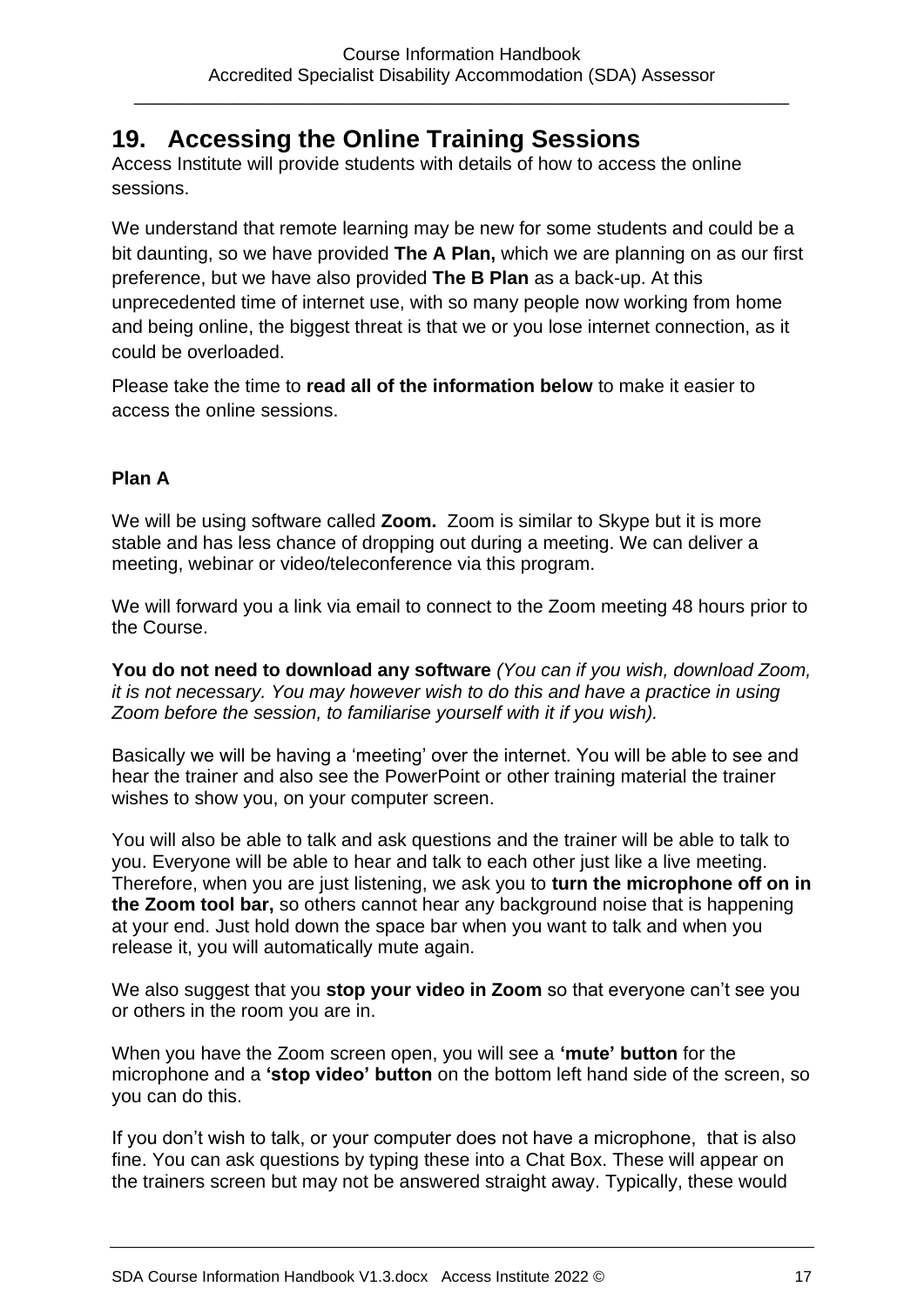be parked until a suitable break time in the presentation, and then answered by the trainer via audio. The trainer will not be typing replies during the session.

**Alternatively**, you can **email questions to the trainer after the session** or **make a time to talk with the trainer for a phone call** after the session. You will need to email the trainer to make a time for this.

Resource materials required in class will be uploaded to the Student Portal no later that 48 hours prior to session delivery. Relevant PowerPoints for the session will be loaded onto the Student Portal for viewing in the week after each session.

*(If for any reason Zoom dropped out at our end during the meeting, we would need to send you a new link to join a new meeting, so keep an eye on your emails if this were to happen.)*

#### **Back up plans if you have internet issues**

#### **Plan B**

If you have **trouble logging into the meeting via the link** provided **we will also be providing you with a phone number to call in the Zoom invitation**. This will allow you to join the meeting via audio. This may also mean that you can't see the PowerPoint or training materials whilst they are being presented. *(This depends a bit on the internet bandwidth you have and how much load is on the internet at the entire of the meeting)*.

However you will be able to hear the presenter. You will still be able to ask questions and join in discussion.

You also have the option of emailing the trainer with any questions or emailing the trainer to make a time for a phone call or Zoom meeting to discuss any questions.

If you have trouble with access to Zoom during the meeting you can call our office on 03 9988 1979 or email at [admin@accessinstitute.com.au](mailto:admin@accessinstitute.com.au) and we will try and assist you.

### <span id="page-17-0"></span>**20. Access Institute Policies**

Access Institute has a range of policies to support the provision of high quality training and assessment and to support the ongoing professional operation of the organisation.

These include:

#### <span id="page-17-1"></span>**Access, Equity and Anti-Discrimination**

Access Institute is committed to access and equity principles and processes in the delivery of its services and working environment in accordance with State and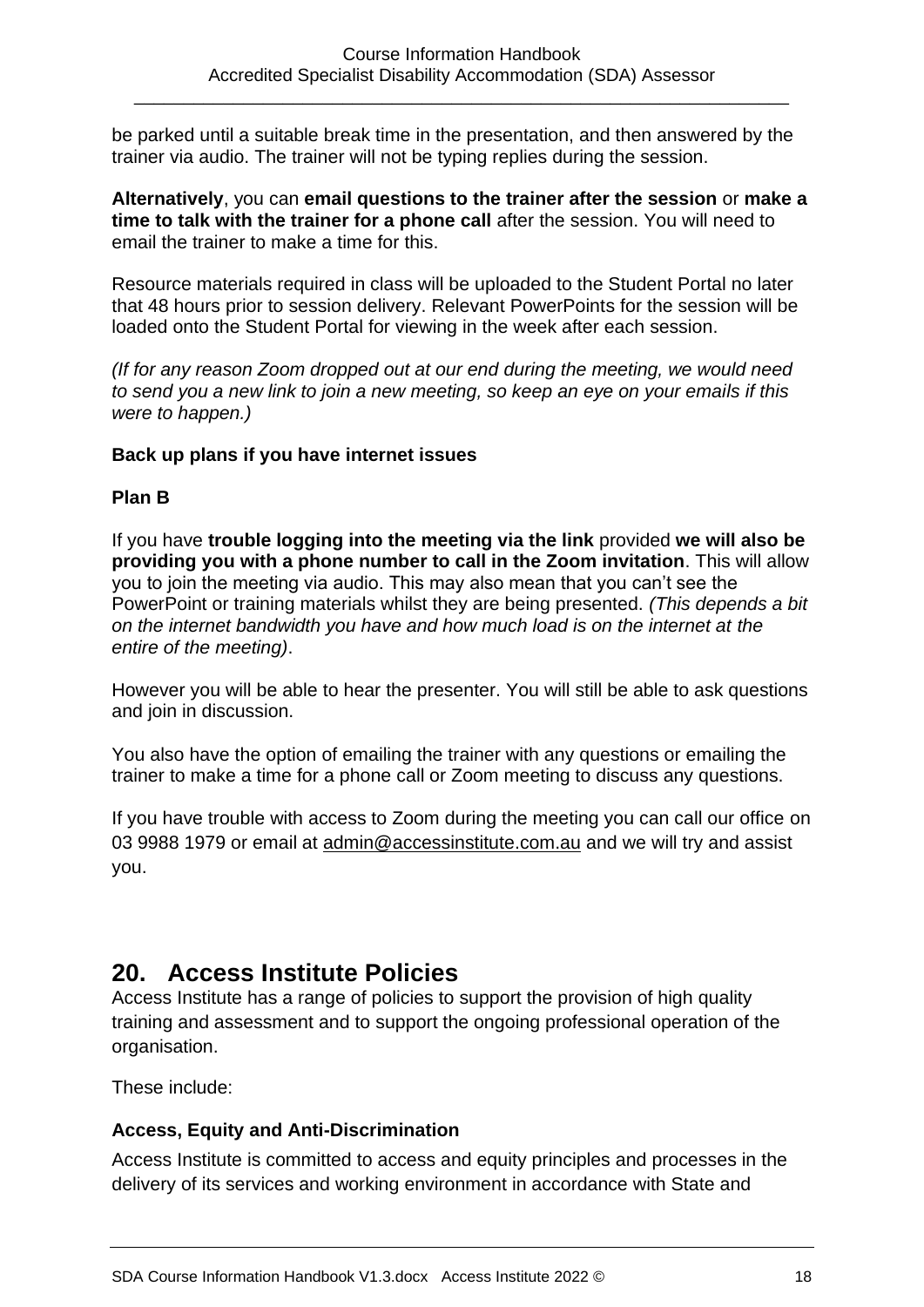Australian Government legislation. In the event of a situation that is considered by either staff or students to be in violation of Access Institute's Access and Equity Policy, staff and students are required to report the situation to Access Institute management. Programs are designed and, wherever possible, facilities set up to enhance flexibility of delivery in order to maximise the opportunity for access and participation by all prospective students.

#### <span id="page-18-0"></span>**Appeals and Complaints**

Access Institute has a documented policy and process for lodging a formal complaint/appeal should the need arise. A complaint/appeal is any expression of dissatisfaction reported by a student. This can be service related e.g. communications with administrative staff, training related, safety related or purely dissatisfaction regarding Access Institute or a staff member in general.

Any complaint/appeal to Access Institute must be lodged in writing. All written complaints/appeals lodged will be brought to the attention of Access Institute RTO Manager within 24 hours of being received. We will act on any complaint found to be substantiated. The complaint/appeal will be investigated within 14 days. An independent mediator will make final decisions in the event a third party mediator is required.

Access Institute will ensure that as promptly and as fairly as possible, the student making the complaint is satisfied with the remedial action. The student making the complaint/appeal will receive the outcomes/decisions including reasons for the decision in a written statement within 21 working days of lodging their complaint/appeal.

Grievance and appeal matters of an academic nature are to be resolved within one year of course completion date.

#### <span id="page-18-1"></span>**Confidentiality**

Access Institute has a strict confidentiality policy. In the event that a student discloses any information about a particular situation he/she might be facing we do not discuss or disclose this information to others without the student's consent.

#### <span id="page-18-2"></span>**Student Records**

Access Institute has a secure record keeping system that utilises both paper and electronic formats. We maintain a record of each student's enrolment, progress, attendance, assessment documentation and any complaints/appeals and resolution for 5 years after completion of the relevant training program. A record of results (for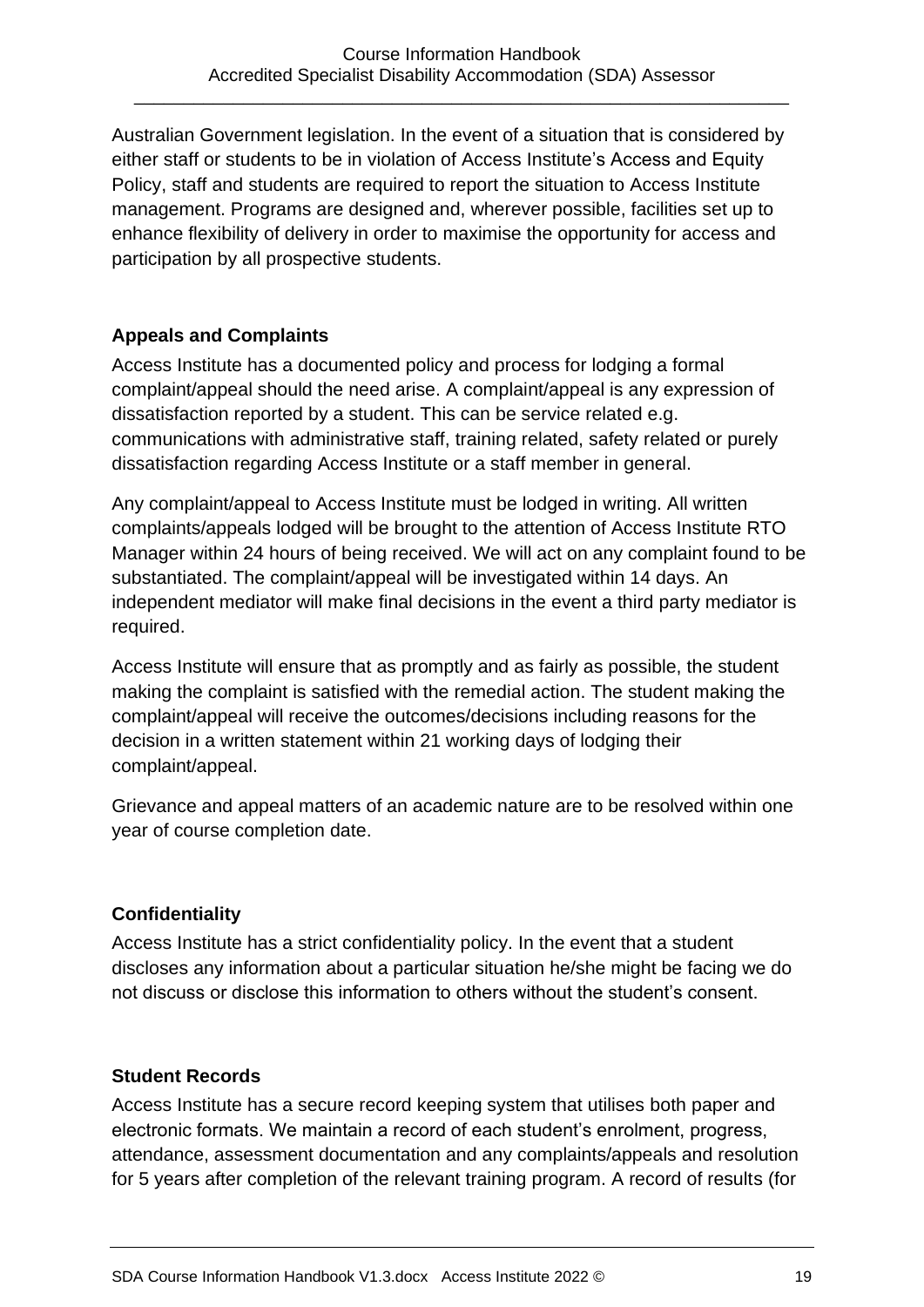example: transcript, statement of attainment or certificate) is kept for 30 years and will be made available to students on request.

It is important that students keep a copy of any RPL assessment documentation that they may wish to forward to Access Institute. Students can access their own records at any time by sending Access Institute a written request. Records that have been securely archived may take longer to access.

#### <span id="page-19-0"></span>**Discipline**

Access Institute adheres to the principles of adult learning. The learning environment shall facilitate the learning of all students without interference or disturbance from others and encourage students to respect and protect the rights of others. Students will uphold the standards of Access Institute when they are engaged in training and assessment activities.

Misconduct means any conduct that is prejudicial to good order and discipline. The following forms of misconduct will not be accepted and disciplinary actions apply:

- willful damage or removal of property
- cheating or attempting to cheat or assisting any other students to cheat by any means, including plagiarism (copying someone else's work and claiming it to be your own)
- negligent or disorderly conduct towards a staff member or fellow student, including assault or harassment (verbal or physical)
- being under the influence of alcohol or drugs
- smoking in any Access Institute building or training centre
- consistently arriving late to classes
- using mobile phones during delivery sessions apart from accessing learning materials or in an emergency (either text or talk)
- bullying or harassment of students, staff or trainers
- disrespectful comments or actions towards another student, staff or trainers

#### <span id="page-19-1"></span>**Illness Policy**

Access Institute adheres to an Illness Policy for students and staff members. Access Institute advises that if you are experiencing diarrhoea, fever, flu, coughing, weeping wounds, mild respiratory or cold symptoms, vomiting, any symptoms of COVID19 or similar, to exclude yourself from any 'face to face' classroom based sessions and to seek medical attention.

#### <span id="page-19-2"></span>**Financial Management**

Access Institute applies sound and accountable financial practices within its day-today operations and maintains its adherence to equitable refund policies.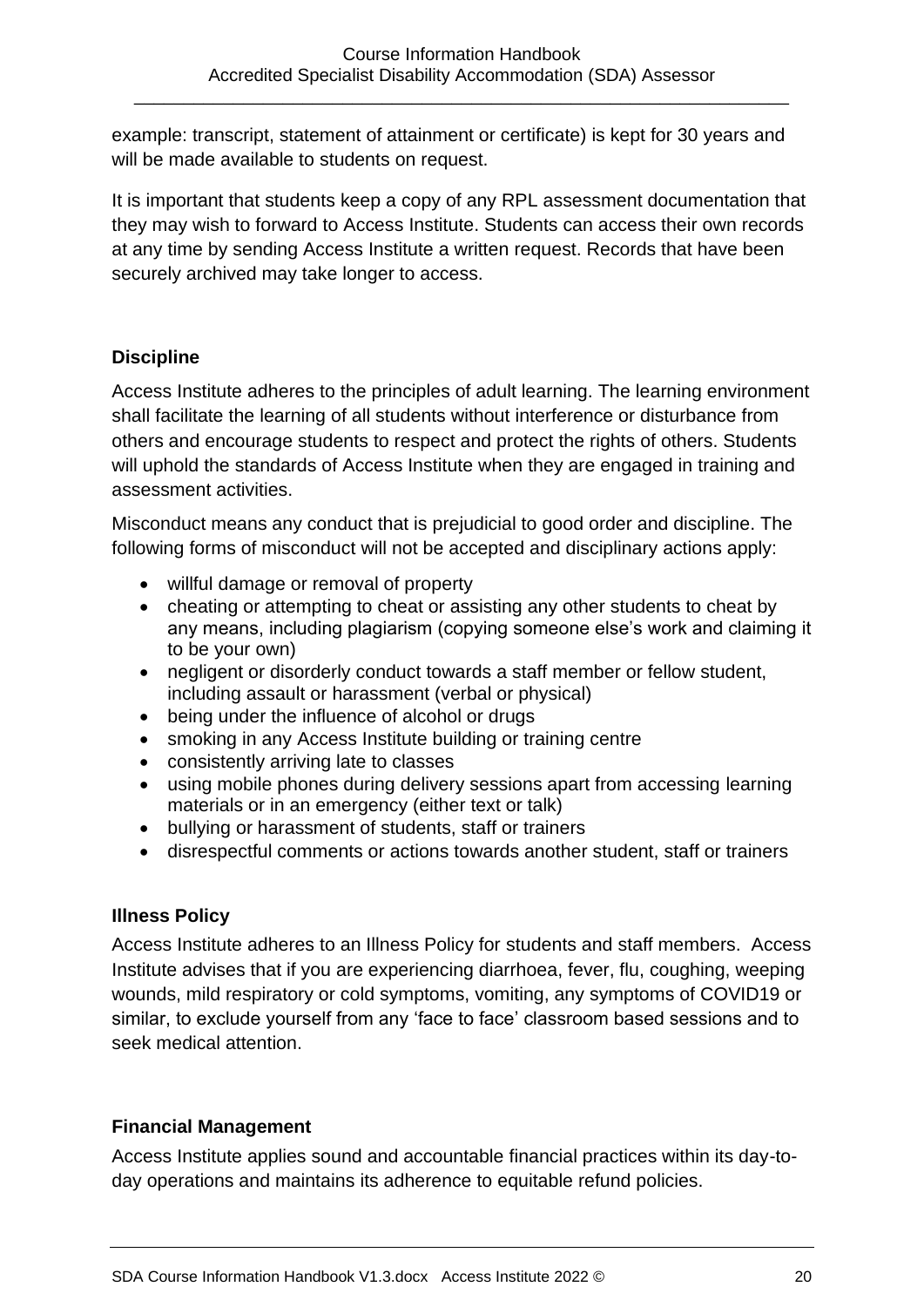#### <span id="page-20-0"></span>**Marketing**

Access Institute management and staff are committed to marketing its training and assessment services in an accurate, ethical and responsible manner ensuring that all students are provided with timely and necessary information.

#### <span id="page-20-1"></span>**National Recognition**

Access Institute will at all times abide by the national recognition formed between all states/territory of Australia. Access Institute will recognise all nationally accredited qualifications or Statements of Attainment through the provision of certification showing all requirements as detailed within the Australian Qualifications Framework.

#### <span id="page-20-2"></span>**Workplace Health and Safety**

Access Institute is committed to providing and maintaining a safe and healthy environment for the benefit of all students, visitors and employees.

Management of Access Institute is responsible for ensuring that the level of Workplace Health and Safety is not compromised and recognises its obligations under State and Australian Government legislation.

Access Institute will not tolerate any harassment, victimisation, bullying or any such conduct that has the purpose or effect of interfering with an individual's work performance or creating an intimidating, hostile, or an offensive learning work and learning environment. This includes harassment, victimisation, bullying because of sex, race, national origin, religion, disability, sexuality or age.

#### <span id="page-20-3"></span>**Online Learning and Distance Learning**

Access Institute offers online learning for the LHA Design Guideline Assessor Course. These courses are delivered in a variety of ways. Some course delivery is undertaken using Zoom or Skype technology in live virtual classrooms. Some is undertaken independently by students.

Therefore, students need access to a computer or similar device and a mobile phone suitable for accessing the course and materials.

Trainers are available after all sessions, and on an ongoing basis throughout the duration of the course completion, to support students.

Students can contact trainers by email with questions or alternatively can contact trainers via email to make a time for a phone discussion or live discussion via Zoom where necessary.

Trainers and students are provided with training on the use of the relevant online technologies.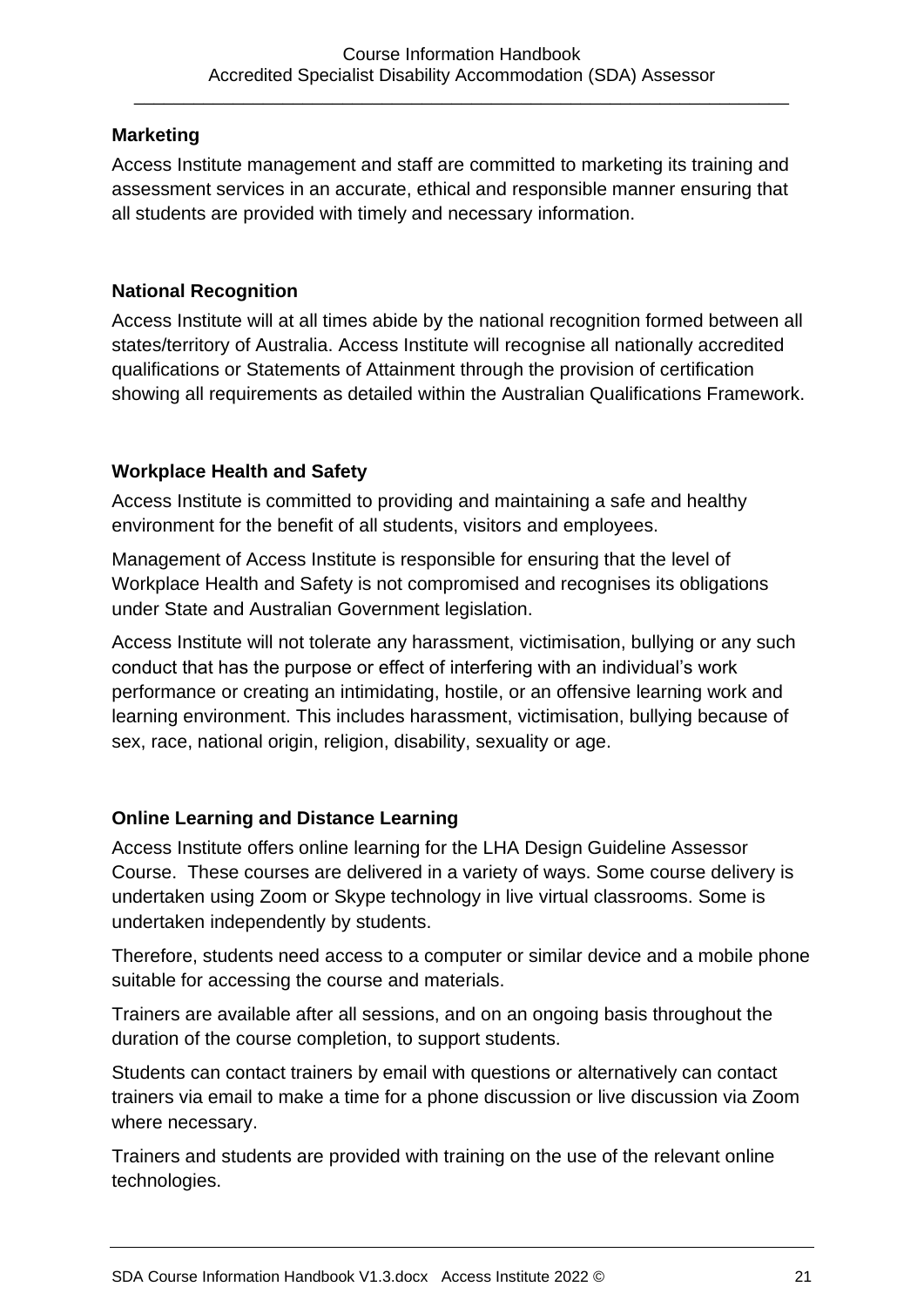Access Institute will proactively contact students, give prompt and encourage realtime interaction to enhance and encourage positive communication and maintain student motivation in their studies.

If a delivery mode is changed during a student's enrolment, a refund will be made available for the part of the course where the delivery has changed, if the student does not wish to proceed with the new delivery method.

#### <span id="page-21-0"></span>**Privacy**

**Access Institute follows strict privacy policies in conjunction with the Privacy Laws. It is important for Access Institute to collect certain personal information from students so that it can manage enrolment and training progression. Access Institute collects personal information from students with prior knowledge and consent and uses it only for the purposes for which it was collected.**

All forms, files, results and records of any student are deemed confidential. Records are accessible only to relevant staff members of Access Institute and only for relevant and appropriate use. This means student records can only be released to other parties with the student's written permission, (or in circumstances dictated by law). Access Institute removes personal information from its system where it is no longer required. Students have the right to access the personal information Access Institute has about them at any time and provide any necessary corrections. The *Privacy Amendment (Private Sector) Act 2000* prevents Access Institute from providing any student details to any person other than the student as required by law. All matters in relation to enrolment, results, fees or any other issue can only be discussed with the student unless a written permission from that student is provided allowing access to the information.

Access Institute has implemented technology systems, policies and measures within its control to protect the personal information that it has from unauthorised access and improper use.

#### <span id="page-21-1"></span>**Provision of Information**

Clear and accurate advice is provided to all enrolling students at Access Institute. Initial contact, orientation and the commencement of studies is supported by the provision of timely information concerning enrolment procedures, vocational outcomes, fees, access and equity, guidance and support, complaints and appeals procedures and RPL arrangements or credit transfer.